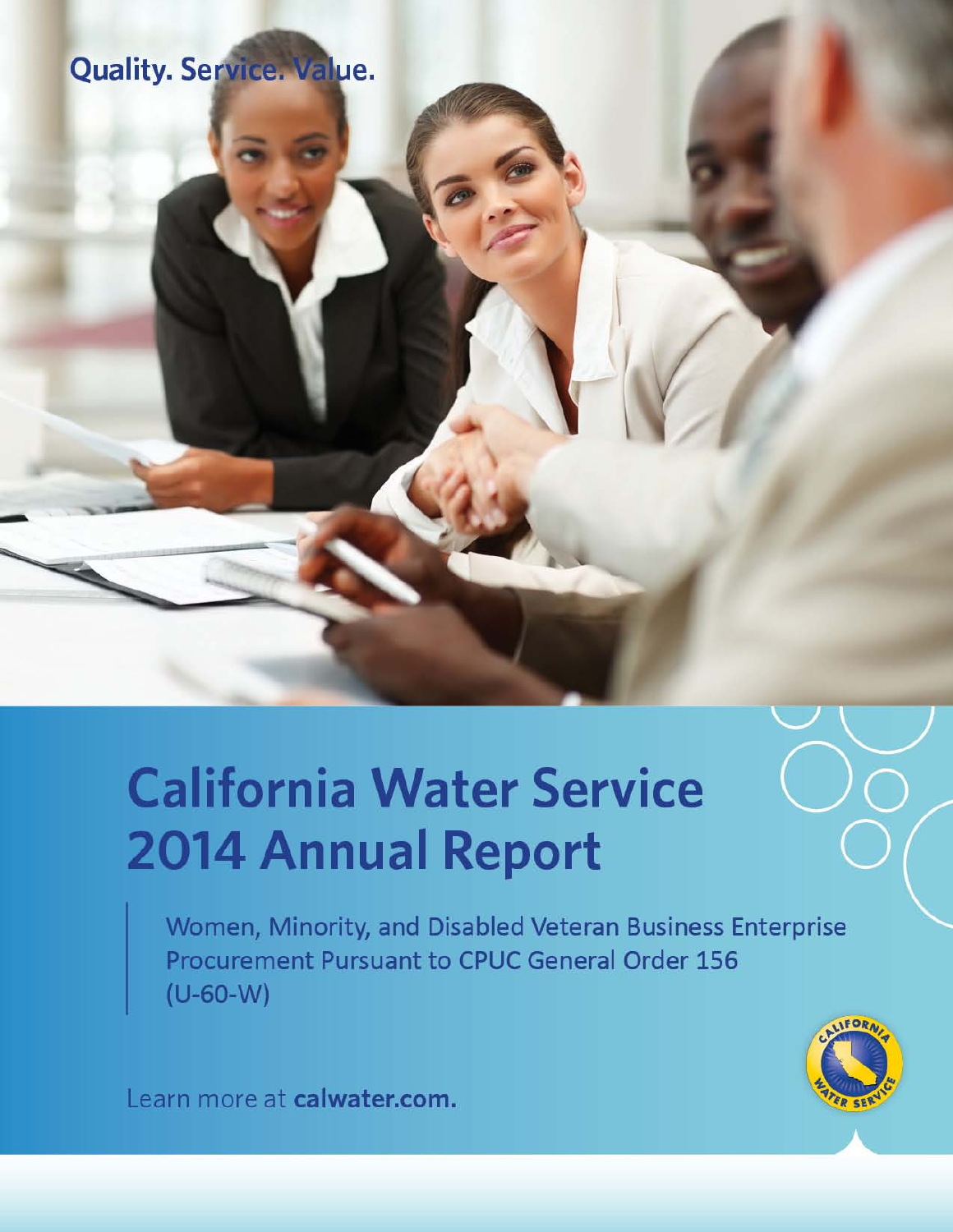# **Table of Contents**

| MESSAGE FROM CALIFORNIA WATER SERVICE'S PRESIDENT AND CHIEF EXECUTIVE OFFICER |
|-------------------------------------------------------------------------------|
|                                                                               |
|                                                                               |
|                                                                               |
|                                                                               |
|                                                                               |
|                                                                               |
|                                                                               |
|                                                                               |
|                                                                               |
|                                                                               |
|                                                                               |
|                                                                               |
|                                                                               |
|                                                                               |
|                                                                               |
|                                                                               |
|                                                                               |
|                                                                               |
|                                                                               |
|                                                                               |
|                                                                               |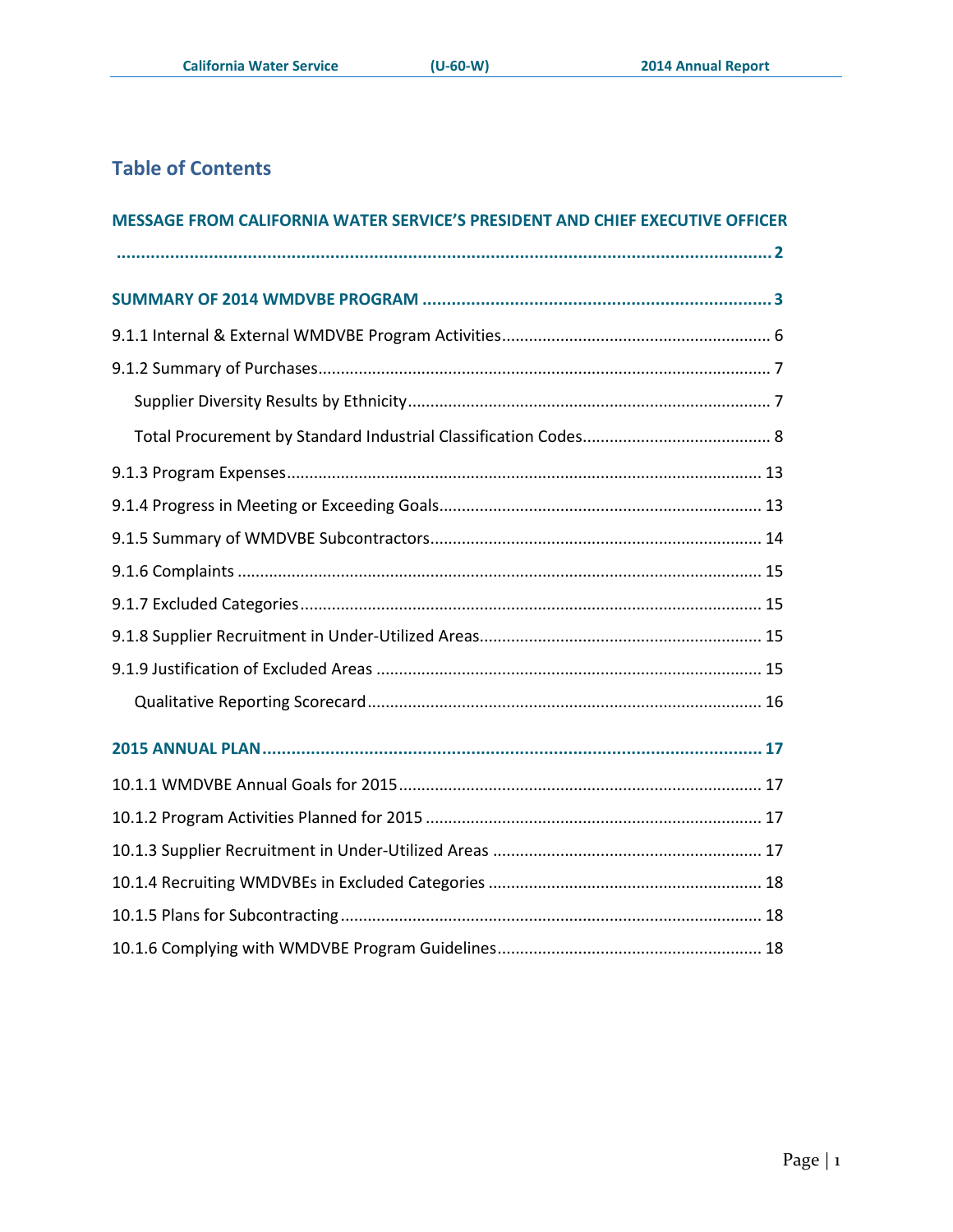## <span id="page-2-0"></span>MESSAGE FROM CALIFORNIA WATER SERVICE'S PRESIDENT AND CHIEF EXECUTIVE OFFICER

At California Water Service (Cal Water), we are committed to ensuring that our customers receive the best services at the best prices, which is one of the reasons we have worked to broaden the pool of vendors that compete for our business. In 2014, we made great progress in strengthening our Supplier Diversity Program, thanks in part to the diligence of our Executive Task Force, our Procurement Department, and our Supplier Diversity Manager. Some of the highlights for the year include:

- We increased the number of certified women-, minority-, and disabled veteran-owned business enterprises (WMDVBEs) in our database from 103 to 211, an increase of 105% over 2013.
- We increased the number of WMDVBEs we transacted business with from 113 to 168, an increase of 49%.



- We increased our WMDVBE spend as a percentage of our net procurement from 18.7% in 2013 to 24.0% in 2014, an increase of 28.4%.
- We surpassed the California Public Utilities Commission's overall goal of achieving a total spend with WMDVBEs of 21.5%, as well as the goals set for each category: woman-, minority- and disabledveteran owned.

Going forward, we will continue to put forth our best effort to ensure that any qualified vendor who wants to compete for our business has the opportunity to do so. The bottom line is this: the greater the competition for our business, the better able we are to provide our customers with the best possible services at the best possible prices.

I look forward to reporting on our future progress.

Martin A. Kropelnicki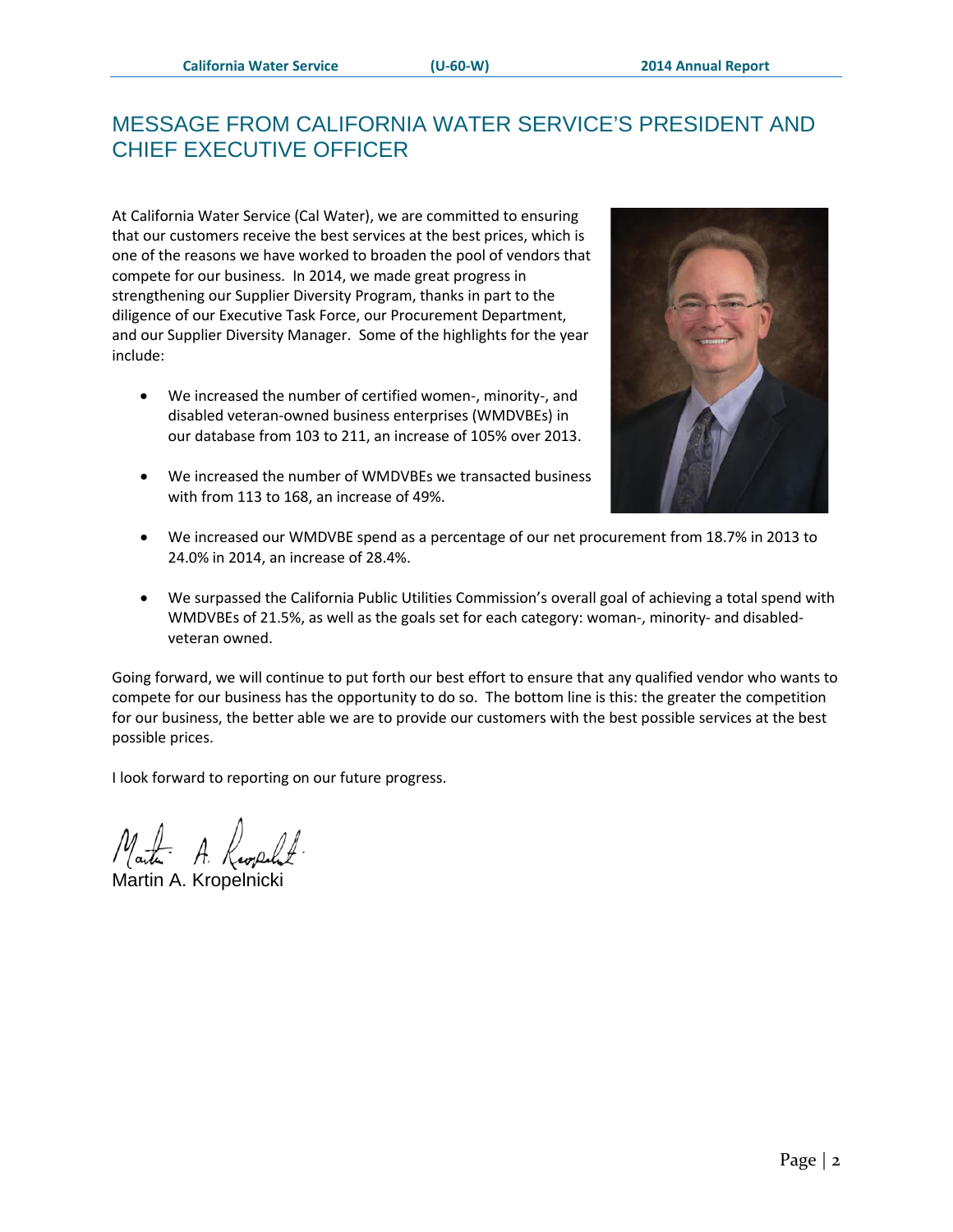## <span id="page-3-0"></span>SUMMARY OF 2014 WMDVBE PROGRAM

This report outlines California Water Service's (Cal Water) progress in procuring goods and services from woman-, minority-, and service-disabled veteran-owned business enterprises (WMDVBEs) for the period of January 1, 2014, through December 31, 2014.

In 2014, Cal Water's discretionary spending totaled \$141.8M, of which the company spent \$34.1M (24.04%) with WMDVBEs, up from \$21.4M (18.7%) in 2013.



Additionally, Cal Water met all goals within each category as specified by the California Public Utility Commission (CPUC).



# **Results per Category**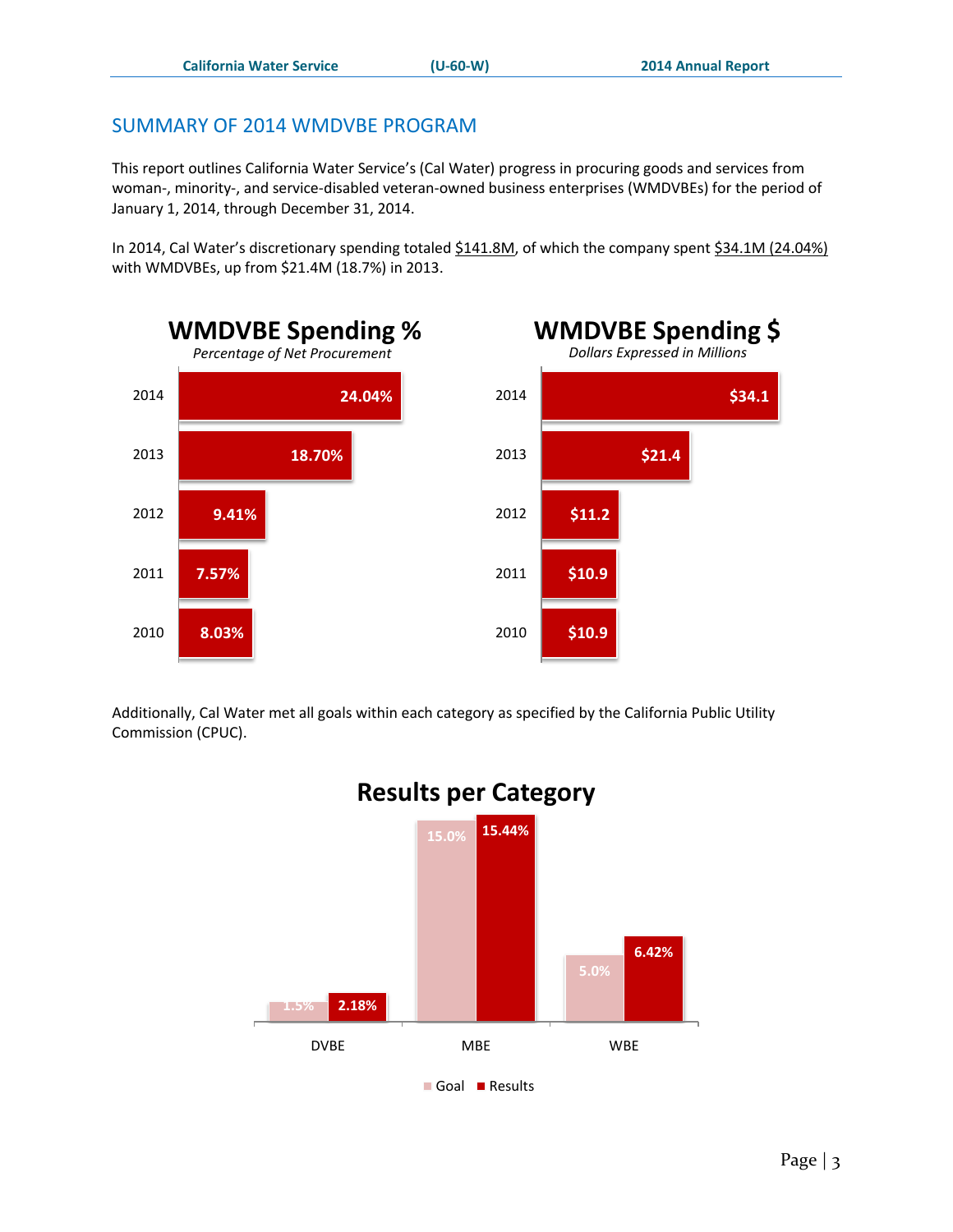2014 proved to be a great year for supplier diversity at Cal Water; our success is attributed to the support of our employees and their willingness to discuss services with WMDVBEs, review capability statements, and attend outreach events.

We continue increasing WMDVBEs in our database every year and making them available to our buyers company-wide. In 2014, we upgraded our search tool to include a keyword search, allowing our employees to more easily find vendors by services and locations.

Cal Water awards business to suppliers based on a competitive procurement process, which ensures that we receive goods and services at the best available value. In 2014, we implemented changes to our procurement policy to encourage the utilization of women, minority, and disabled veteran vendors in our supply chain opportunities. We have been strictly enforcing the policy since then.

In 2014, we increased our pool of registered WMDVBE vendors by 211 to 492. We purchased from 168 certified WMDVBE suppliers, compared to 113 in 2013.



Last year, we also undertook a strategic sourcing project to competitively bid out our multi-year construction master contract work, which constitute the largest spending for the company each year. We invited forty-one contractors to bid on the contracts, among them eight were WMDVBEs. As a result of the competitive bidding, we awarded the contracts to four major master contractors, including two WMDVBEs. We are excited to have selected a new WMDVBE, Beebe Diversified, as our master contractor for Chico, Oroville, Marysville, Willows, and Dixon districts. We are looking forward to working with them in 2015.

Our commitment to supplier diversity goes beyond the numbers; we support technical assistance and capacity-building programs for our vendors through a multi-tier approach.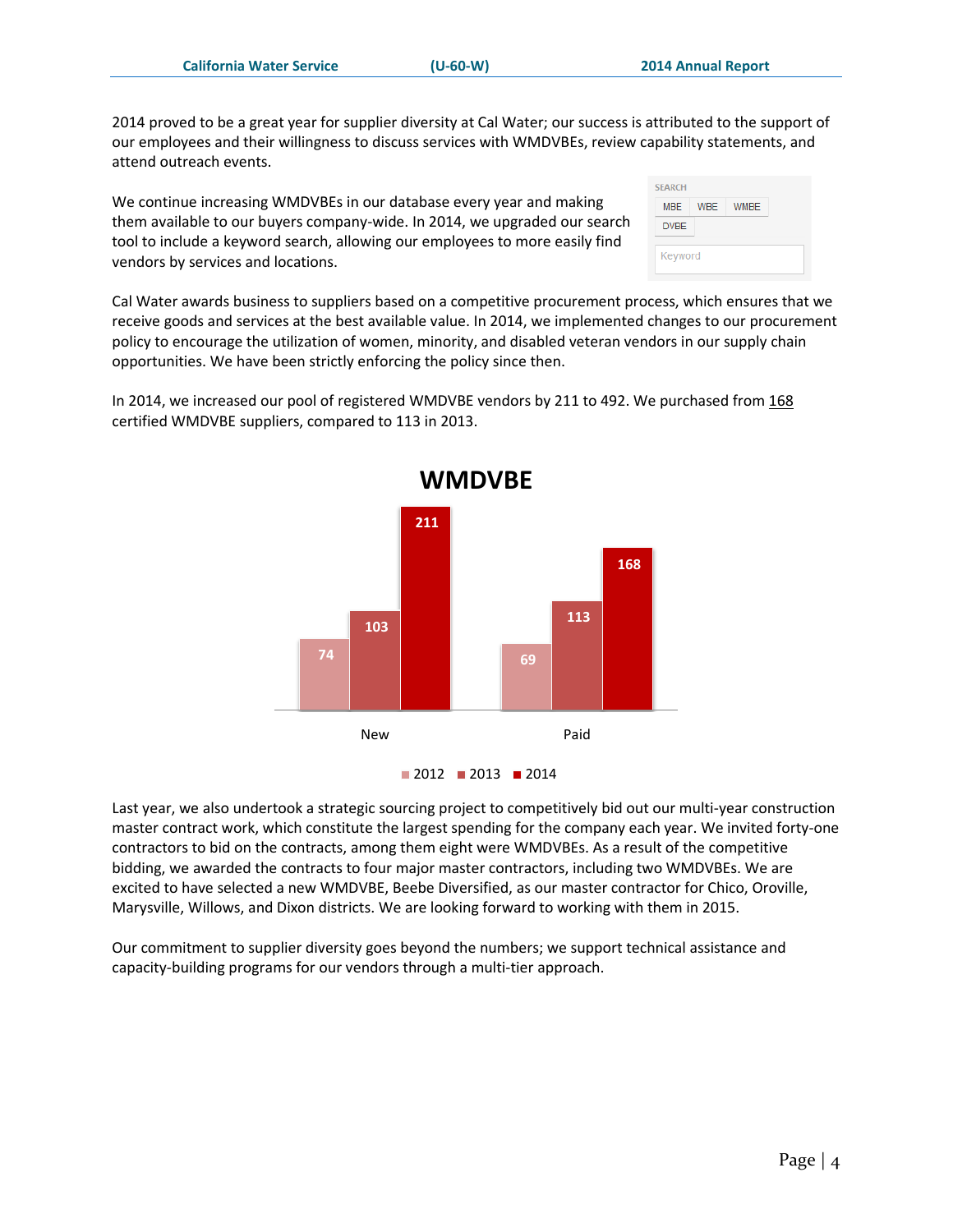#### **Technical Assistance and Capacity-Building**

- Water Technology Training WMDVBE Scholarship Program
- California Water Association's (CWA) Mentor-Protégé Pilot Program (MPPP)
- The Supplier Clearinghouse certification assistance

Our Water Technology Training WMDVBE Scholarship Program is a nine-week water technology and water distribution training that includes topics such as water sources, treatment, reservoir management, intake structures, coagulation, flocculation, and sedimentation, among others. We make this training available for WMDVBE construction companies, giving them a complete perspective of our operations, improving their performance as they learn additional concepts, and making them more competitive in the market. Beebe Diversified, one of the WMDVBEs that we just awarded a master contract to, is currently receiving training under this program.

We also continue our support of California Water Association (CWA) Utilities Supplier Diversity Program (USDP) committee's Mentor-Protégé Pilot Program (MPPP). This program provides professional guidance, technical and managerial support, and any other mutually agreed-upon benefit from mentor water companies to their protégé businesses in a manner that will facilitate their growth and development. We commit resources and time, as well as a forum for mentees to network with Cal Water personnel to discover available opportunities within our twenty-one districts.

Our third approach is to assist our vendors through the certification process. This includes explaining the process, its benefits, and next steps upon certification, and providing networking opportunities within Cal Water and with other utilities. In 2014, through coaching and assistance, twelve Cal Water vendors applied to and became certified by the Supplier Clearinghouse.

Our partnership with West Valley Construction continues to grow in terms of subcontracting opportunities for WMDVBEs. From these efforts and West Valley's subcontracting, we spent \$8.8M with thirty-one WMDVBEs in 2014.

Three other prime contractors engaged six WMDVBEs with expenditures of \$200,000.

In terms of outreach, we encourage our employees to participate in various events, putting decision-makers in front of the WMDVBEs to discuss opportunities and new ideas. Additionally, we bring vendors to our campus for direct interaction with buyers. For example, in 2014 we hosted four WMDVBEs at our San Jose campus. During these meetings, we reviewed their capabilities and determined available opportunities. We also hosted the Northern CA Elite Chapter DVBE Network roundtable on our campus, where many of our engineers and IT specialists were present to discuss available opportunities.

Cal Water remains committed to supplier diversity. To support this effort in 2014, we updated language in our procurement policy, included involvement of district and department representatives in outreach events, made updates to our vendor search tool, provided consistent company-wide communication and periodic updates to executives, and implemented new ideas such as service-specific maps with vendor information. We look forward to maintaining our commitment in 2015.

#### **Tier II Program**

- 37 WMDVBEs
- \$9.0M in
- expenditures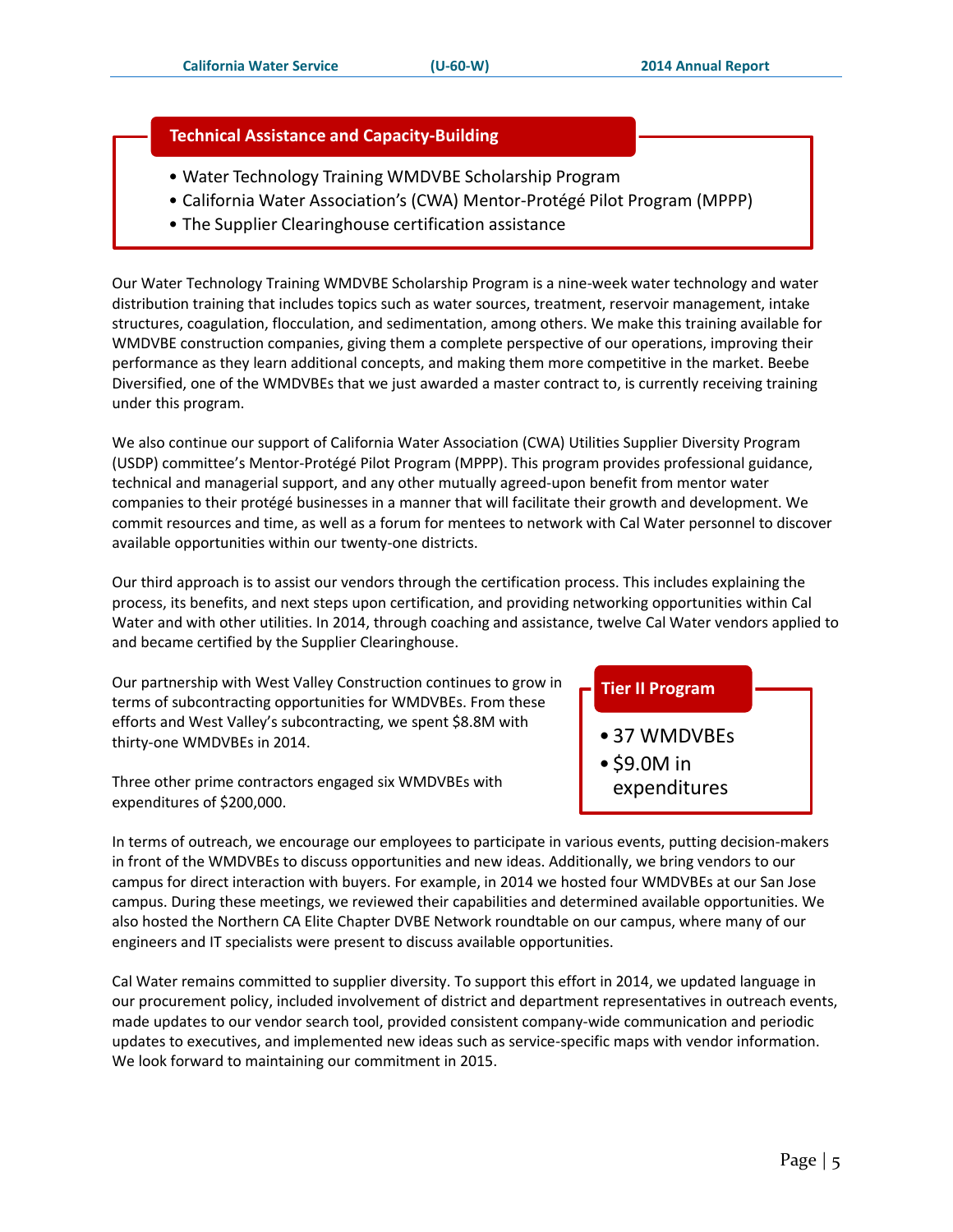#### <span id="page-6-0"></span>**9.1.1 Internal & External WMDVBE Program Activities**

Listed below are all activities California Water Service (Cal Water) participated in with the CWA USDP team.

#### January

- •CUDC Monthly Meeting @ San Francisco
- •American Indian Chamber of Commerce Advisory Council
- •USDP Monthly Meeting @ Fontana

#### February

- •CUDC Monthly Meeting via WebEx
- •NARUC/UMA Winter Meeting @ Washington, DC
- •USDP Monthly Meeting @ San Jose
- •Business Matchmaking 2014 @ Oakland
- •CWA Board of Directors Meeting @ Downey
- •ISM Supply Chain Diversity Summit @ San Francisco

#### March

- •CUDC Monthly Meeting @ Livermore
- •USDP Monthly Meeting @ Covina
- •WBENC National Conference @ New Orleans
- •Joint Utilities Quarterly Meeting @ Downey
- •SCMSDC Business Opportunity Day @ Universal City
- •CWA Board of Directors Meeting @ San Jose
- •BBA Salute to Black Women @ Los Angeles
- •Veterans Orientation Workshop @ Stockton

#### April

- •CUDC Monthly Meeting via WebEx
- •USDP Monthly Meeting @ San Jose
- •CWA Board of Directors Meeting @ San Dimas
- •WRMSDC Supplier Diversity Awards Gala @ San Francisco
- •CPUC Small Business Expo @ Los Angeles

#### May

- •CUDC Monthly Meeting @ San Francisco
- •USDP Monthly Meeting @ Garden Grove
- •Keeping the Promise DVBE Business Alliance @ Garden Grove
- •CWA Spring Conference @ Sacramento

#### June

- •CWA Board of Directors Meeting @ San Francisco
- •CUDC Monthly Meeting via WebEx
- •USDP Monthly Meeting @ San Jose
- •CWA USDP Business Opportunity Fair @ San Jose
- •BBA 40th Annual Awards Dinner @ Los Angeles
- •WBENC Annual Conference @ Philadelphia
- •Business Matchmaking 2014 @ Salinas
- •Joint Utilities Quarterly Meeting @ San Francisco

#### July

- •CWA Board of Directors Meeting @ Lake Tahoe
- •USDP Monthly Meeting @ Coronado
- •AICOC Expo 11th Anniversary @ Rancho Mirage
- •CUDC Monthly Meeting @ Los Angeles
- •NGLCC Annual Conference @ Las Vegas, NV

#### August

- •CWA Board of Directors Meeting @ Coronado
- •Elite SDVOB Network National Conference @ New York
- •LBA Minority Women Business Conference @ Burbank
- •CALBCC Ron Brown Annual Conference @ Los Angeles
- •USDP Monthly Meeting @ San Jose
- •The Regalettes Annual White Linen Affair @ Los Angeles
- •Western Region MSDC Minority Business Expo @ Santa Clara
- •CAHCC Annual Convention @ Garden Grove
- •CUDC Monthly Meeting via WebEx
- •Get Connected: Small Business Expo 2014 @ Stockton

#### September

- •CUDC Monthly Meeting @ Ontario
- •CWA Board of Directors Meeting @ Sacramento
- •USDP Monthly Meeting @ Ontario
- •USDP SoCal Prime Contractors Meeting @ Ontario
- •CalAsian Business Summit @ San Francisco
- •Joint Utilities Quarterly Meeting @ Coronado

#### October

- •CUDC Monthly Meeting via WebEx
- •ABA Annual Award Banquet @ Universal City
- •BBA Procurement Exchange @ Los Angeles
- •NAMC Southern California Chapter @ Culver City
- •CWA Board of Directors Meeting @ Fontana
- •Business Matchmaking 2014 @ San Luis Obispo
- •USDP Monthly Meeting @ Torrance
- •CPUC En Banc Hearing @ Los Angeles
- •Veterans Business Forum @ Sacramento
- •Elite N. CA Round Table @ San Jose
- •Turn Contacts Into Contracts @ Downey

#### November

- •NMSDC Annual Conference @ Orlando
- •CWA Annual Conference @ Monterey
- •USDP Monthly Meeting @ Monterey
- •CUDC Meeting @ Downey
- •NARUC 126th Annual Meeting @ San Francisco
- •CPUC Small Business Expo @ Sacramento
- •AICOC Heritage Month Luncheon @ Anaheim
- •Elite N. CA Round Table @ San Jose

#### December

- •Joint Utilities Meeting @ San Francisco
- •CWA Board of Directors Meeting @ Pasadena
- •CUDC Monthly Meeting via Conference Call
- •Business Matchmaking 2014 @ Pasadena
- •USDP Monthly Meeting @ Ontario
- •WRMSDC 2014 Annual Meeting @ San Francisco
- •Elite N. CA Round Table @ San Jose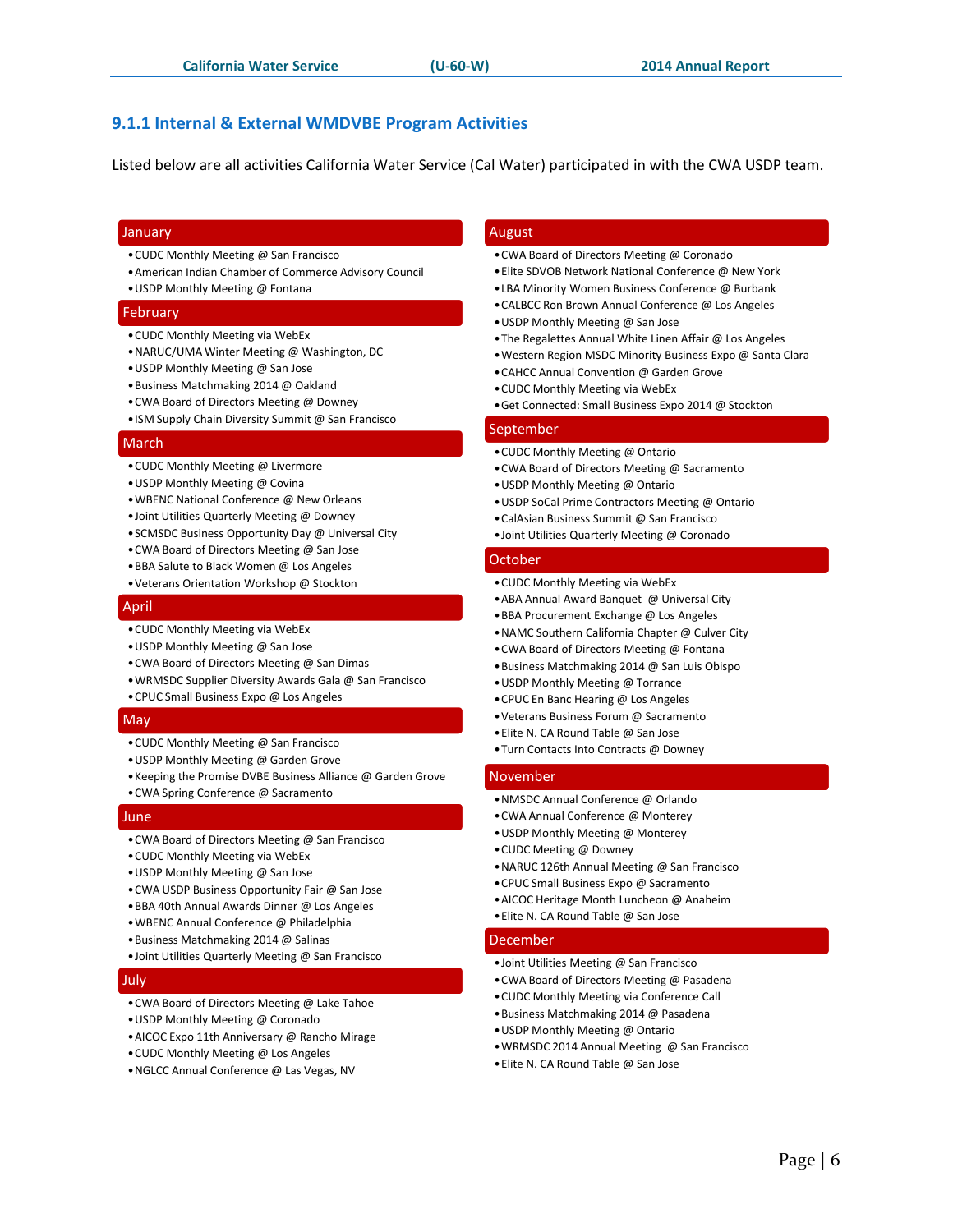#### **9.1.2 Summary of Purchases**

#### **Supplier Diversity Results by Ethnicity**

<span id="page-7-1"></span><span id="page-7-0"></span>

| Line           |                                                  |                                                       | Direct \$     | Tier II \$   |     | Total \$           | %      |
|----------------|--------------------------------------------------|-------------------------------------------------------|---------------|--------------|-----|--------------------|--------|
| $\mathbf{1}$   | <b>Minority Men</b>                              | African-American                                      | 49,159.94     | 74,210.00    |     | 123,369.94         | 0.09%  |
| $\overline{2}$ |                                                  | Asian-Pacific                                         | 1,206,273.44  | 109,548.95   |     | 1,315,822.39       | 0.93%  |
| 3              |                                                  | Hispanic-American                                     | 17,221,501.24 | 436,132.21   |     | 17,657,633.45      | 12.45% |
| 4              |                                                  | Native-American                                       | 261,686.99    | 42,598.63    |     | 304,285.62         | 0.21%  |
| 5              |                                                  | <b>Total MBE</b>                                      | 18,738,621.61 | 662,489.79   |     | 19,401,111.40      | 13.68% |
| 6              | Minority Women                                   | African-American                                      | 24,136.30     |              |     | 24,136.30          | 0.02%  |
| $\overline{7}$ |                                                  | Asian-Pacific                                         | 1,291,317.23  | 16,676.12    |     | 1,307,993.35       | 0.92%  |
| 8              |                                                  | Hispanic-American                                     | 691,597.93    | 330,898.51   |     | 1,022,496.44       | 0.72%  |
| 9              |                                                  | Native-American                                       | 140,923.35    |              |     | 140,923.35         | 0.10%  |
| 10             |                                                  | <b>Total WMBE</b>                                     | 2,147,974.81  | 347,574.63   |     | 2,495,549.44       | 1.76%  |
| 11             |                                                  |                                                       |               |              |     |                    |        |
| 12             | <b>Total Minority Business Enterprises (MBE)</b> |                                                       | 20,886,596.42 | 1,010,064.42 |     | 21,896,660.84      | 15.44% |
| 13             |                                                  |                                                       |               |              |     |                    |        |
| 14             | Women Business Enterprises (WBE)                 |                                                       | 4,052,221.25  | 5,054,707.72 |     | 9,106,928.97       | 6.42%  |
| 15             |                                                  |                                                       |               |              |     |                    |        |
| 16             |                                                  | Subtotal Women & Minority Business Enterprises (WMBE) | 24,938,817.67 | 6,064,772.14 |     | 31,003,589.81      | 21.86% |
| 17             |                                                  |                                                       |               |              |     |                    |        |
| 18             | Disabled Veteran Business Enterprises (DVBE)     |                                                       | 127,854.34    | 2,968,987.00 |     | 3,096,841.34       | 2.18%  |
| 19             |                                                  |                                                       |               |              |     |                    |        |
| 20             | <b>Total WMDVBE</b>                              |                                                       | 25,066,672.01 | 9,033,759.14 | \$  | 34,100,431.15      | 24.04% |
| 21             |                                                  |                                                       |               |              |     |                    |        |
| 22             |                                                  | <b>Gross Procurement</b>                              |               |              | \$  | 332,913,419.15     |        |
| 23             |                                                  | <b>Exclusions</b>                                     |               |              | \$. | (191, 106, 504.59) |        |
| 24             |                                                  | <b>Net Procurement</b>                                |               |              | \$  | 141,806,914.56     |        |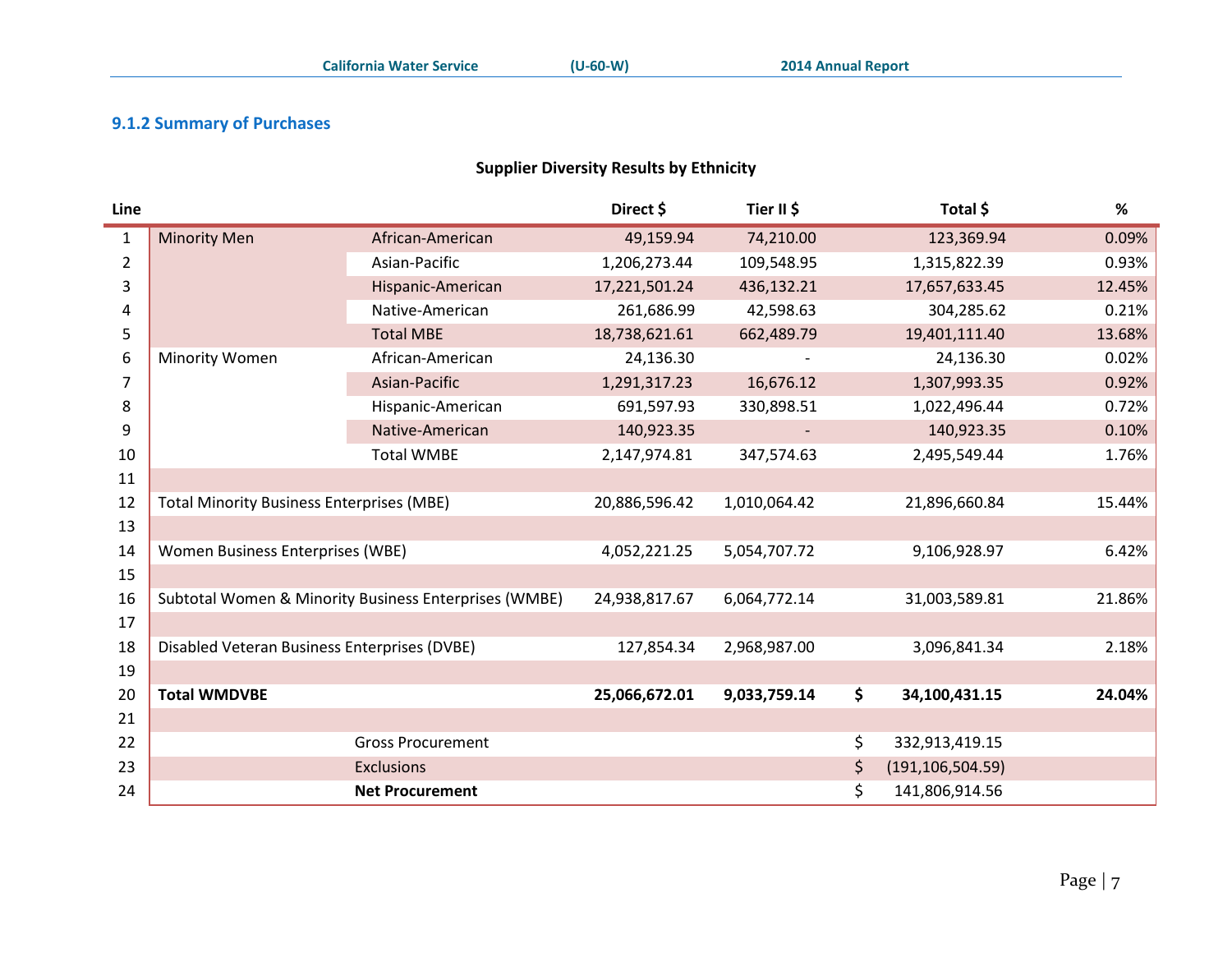### **Total Procurement by Standard Industrial Classification Codes**

<span id="page-8-0"></span>

| <b>SIC Category</b>                               |                     | Asian-Pacific |            | African-American |       | Hispanic-American |            | Native-American |       | <b>Total Minority</b><br><b>Business</b><br>Enterprises | Women<br><b>Business</b><br>Enterprises | Disabled<br>Veterans<br><b>Business</b> | Total<br>WMDVBE |                     | <b>Total Spend</b> |
|---------------------------------------------------|---------------------|---------------|------------|------------------|-------|-------------------|------------|-----------------|-------|---------------------------------------------------------|-----------------------------------------|-----------------------------------------|-----------------|---------------------|--------------------|
|                                                   |                     | Men           | Women      | Men              | Women | Men               | Women      | Men             | Women | (MBE)                                                   | (WBE)                                   | Enterprises<br>(DVBE)                   |                 |                     |                    |
| 07:<br><b>AGRICULTURAL</b>                        | $\ddot{\mathsf{S}}$ |               |            |                  |       | 91,753.00         | 11,810.00  |                 |       | 103,563.00                                              |                                         |                                         | 103,563.00      |                     | \$1,476,600.49     |
| <b>SERVICES</b>                                   | $\%$                | 0.00%         | 0.00%      | 0.00%            | 0.00% | 0.06%             | 0.01%      | 0.00%           | 0.00% | 0.07%                                                   | 0.00%                                   | 0.00%                                   | 0.07%           |                     |                    |
| 13: OIL AND<br><b>GAS</b>                         | $\zeta$             |               |            |                  |       | 4,650.00          |            |                 |       | 4,650.00                                                |                                         |                                         | 4,650.00        | $\zeta$             | 69,891.75          |
| <b>EXTRACTION</b>                                 | $\%$                | 0.00%         | 0.00%      | 0.00%            | 0.00% | 0.00%             | 0.00%      | 0.00%           | 0.00% | 0.00%                                                   | 0.00%                                   | 0.00%                                   | 0.00%           |                     |                    |
| 14:<br><b>NONMETALLIC</b>                         | $\frac{1}{2}$       |               |            |                  |       |                   | 11,663.44  |                 |       | 11,663.44                                               |                                         |                                         | 11,663.44       | $\ddot{\mathsf{S}}$ | 13,452.79          |
| MINERALS,<br><b>EXCEPT FUELS</b>                  | $\%$                | 0.00%         | 0.00%      | 0.00%            | 0.00% | 0.00%             | 0.01%      | 0.00%           | 0.00% | 0.01%                                                   | 0.00%                                   | 0.00%                                   | 0.01%           |                     |                    |
| <b>15: GENERAL</b><br><b>BUILDLING</b>            | $\zeta$             |               |            | 515.00           |       |                   | 42,776.00  |                 |       | 43,291.00                                               | 756,604.32                              |                                         | 799,895.32      | \$                  | 3,122,920.26       |
| <b>CONTRACTORS</b>                                | %                   | 0.00%         | 0.00%      | 0.00%            | 0.00% | 0.00%             | 0.03%      | 0.00%           | 0.00% | 0.03%                                                   | 0.53%                                   | 0.00%                                   | 0.56%           |                     |                    |
| 16: HEAVY<br><b>CONSTRUCTION,</b>                 | \$                  |               |            |                  |       | 15,787,937.09     | 70,577.50  |                 |       | 15,858,514.59                                           | 499,069.50                              |                                         | 16,357,584.09   |                     | \$59,165,271.12    |
| <b>EXCEPT</b><br><b>BUILDING</b>                  | %                   | 0.00%         | 0.00%      | 0.00%            | 0.00% | 11.13%            | 0.05%      | 0.00%           | 0.00% | 11.18%                                                  | 0.35%                                   | 0.00%                                   | 11.54%          |                     |                    |
| 17: SPECIAL<br><b>TRADE</b><br><b>CONTRACTORS</b> | $\mathsf{\hat{S}}$  | 116,848.95    | 359,267.00 |                  |       | 886,734.31        | 411,475.22 | 48,527.79       |       | 1,822,853.27                                            | 60,980.50                               | 32,860.00                               | 1,916,693.77    |                     | \$10,576,245.94    |
|                                                   | $\%$                | 0.08%         | 0.25%      | 0.00%            | 0.00% | 0.63%             | 0.29%      | 0.03%           | 0.00% | 1.29%                                                   | 0.04%                                   | 0.02%                                   | 1.35%           |                     |                    |
| 20: FOOD AND<br><b>KINDRED</b>                    | $\zeta$             |               |            |                  |       |                   |            |                 |       |                                                         |                                         |                                         | $\sim 10$       | $\mathsf{S}$        | 1,296.24           |
| <b>PRODUCTS</b>                                   | $\%$                | 0.00%         | 0.00%      | 0.00%            | 0.00% | 0.00%             | 0.00%      | 0.00%           | 0.00% | 0.00%                                                   | 0.00%                                   | 0.00%                                   | 0.00%           |                     |                    |
| 22: TEXTILE                                       | \$                  |               |            |                  |       |                   |            |                 |       |                                                         |                                         |                                         | $\sim 100$      | - \$                | 7,666.31           |
| <b>MILL PRODUCTS</b>                              | $\%$                | 0.00%         | 0.00%      | 0.00%            | 0.00% | 0.00%             | 0.00%      | 0.00%           | 0.00% | 0.00%                                                   | 0.00%                                   | 0.00%                                   | 0.00%           |                     |                    |
| 23: APPAREL<br><b>AND OTHER</b>                   | $\ddot{\mathsf{S}}$ |               |            |                  |       |                   | 101,641.95 |                 |       | 101,641.95                                              |                                         |                                         | 101,641.95      | \$                  | 163,498.58         |
| <b>TEXTILE</b><br><b>PRODUCTS</b>                 | %                   | 0.00%         | 0.00%      | 0.00%            | 0.00% | 0.00%             | 0.07%      | 0.00%           | 0.00% | 0.07%                                                   | 0.00%                                   | 0.00%                                   | 0.07%           |                     |                    |
| 27: PRINTING                                      | $\zeta$             |               |            |                  |       |                   |            |                 |       |                                                         | 16,720.00                               |                                         | 16,720.00       | $\mathsf{\dot{S}}$  | 690,759.73         |
| AND<br><b>PUBLISHING</b>                          | %                   | 0.00%         | 0.00%      | 0.00%            | 0.00% | 0.00%             | 0.00%      | 0.00%           | 0.00% | 0.00%                                                   | 0.01%                                   | 0.00%                                   | 0.01%           |                     |                    |
| <b>28: CHEMICALS</b><br><b>AND ALLIED</b>         | $\mathsf{\hat{S}}$  | 204,411.43    |            |                  |       |                   |            |                 |       | 204,411.43                                              | 38,283.66                               |                                         | 242,695.09      | $\zeta$             | 972,055.34         |
| <b>PRODUCTS</b>                                   | $\%$                | 0.14%         | 0.00%      | 0.00%            | 0.00% | 0.00%             | 0.00%      | 0.00%           | 0.00% | 0.14%                                                   | 0.03%                                   | 0.00%                                   | 0.17%           |                     |                    |
| 29: PETROLEUM<br><b>AND COAL</b>                  | $\zeta$             |               |            |                  |       |                   |            |                 |       |                                                         |                                         |                                         | $\sim$          | \$                  | 263,708.00         |
| <b>PRODUCTS</b>                                   | $\%$                | 0.00%         | 0.00%      | 0.00%            | 0.00% | 0.00%             | 0.00%      | 0.00%           | 0.00% | 0.00%                                                   | 0.00%                                   | 0.00%                                   | 0.00%           |                     |                    |
| 30: RUBBER                                        | $\zeta$             |               |            |                  |       |                   |            |                 |       |                                                         |                                         |                                         | $\sim$          | \$                  | 252,222.40         |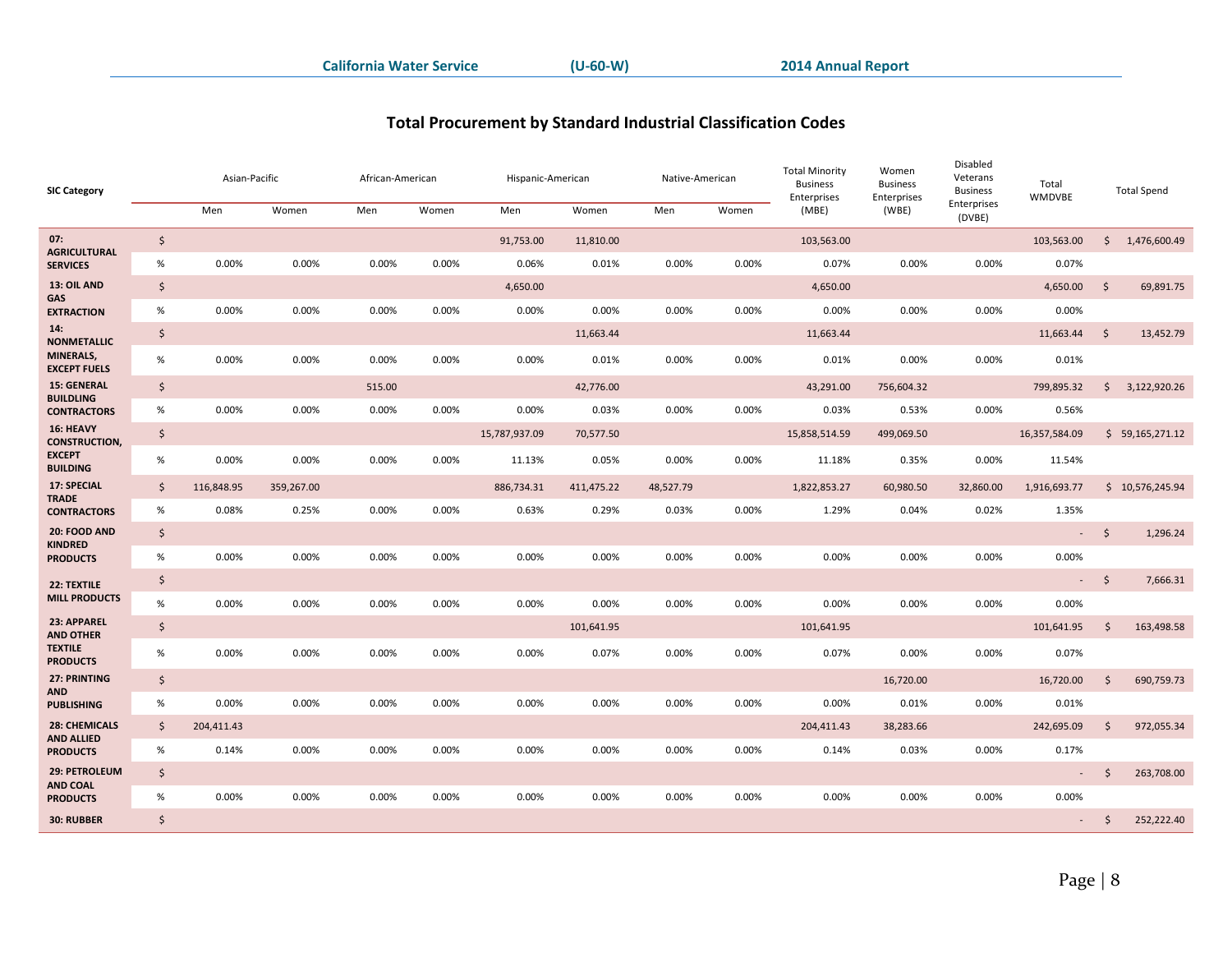| Enterprises<br>Men<br>Men<br>Men<br>Men<br>Women<br>Women<br>Women<br>Women<br>(MBE)<br>(WBE)<br>(DVBE)<br>AND MISC.<br>0.00%<br><b>PLASTICS</b><br>$\%$<br>0.00%<br>0.00%<br>0.00%<br>0.00%<br>0.00%<br>0.00%<br>0.00%<br>0.00%<br>0.00%<br>0.00%<br>0.00%<br><b>PRODUCTS</b><br>31: LEATHER<br>$\ddot{\varsigma}$<br>\$<br>27,855.71<br>$\mathcal{L}^{\pm}$<br><b>AND LEATHER</b><br>$\%$<br>0.00%<br>0.00%<br>0.00%<br>0.00%<br>0.00%<br>0.00%<br>0.00%<br>0.00%<br>0.00%<br>0.00%<br>0.00%<br>0.00%<br><b>PRODUCTS</b><br>32: STONE,<br>$\zeta$<br>$\zeta$<br>45,406.51<br>45,406.51<br>45,406.51<br>435,815.61<br><b>CLAY, AND</b><br><b>GLASS</b><br>$\%$<br>0.00%<br>0.00%<br>0.00%<br>0.00%<br>0.00%<br>0.03%<br>0.00%<br>0.00%<br>0.03%<br>0.00%<br>0.00%<br>0.03%<br><b>PRODUCTS</b><br>33: PRIMARY<br>$\ddot{\varsigma}$<br>$-5$<br>96,124.81<br><b>METAL</b><br>0.00%<br>0.00%<br>$\%$<br>0.00%<br>0.00%<br>0.00%<br>0.00%<br>0.00%<br>0.00%<br>0.00%<br>0.00%<br>0.00%<br>0.00%<br><b>INDUSTRIES</b><br>34:<br>$\zeta$<br>60,350.00<br>88,211.93<br>148,561.93<br>148,561.93<br>$\frac{1}{2}$<br>1,247,010.31<br><b>FABRICATED</b><br><b>METAL</b><br>$\%$<br>0.00%<br>0.00%<br>0.04%<br>0.00%<br>0.00%<br>0.06%<br>0.00%<br>0.00%<br>0.10%<br>0.00%<br>0.00%<br>0.10%<br><b>PRODUCTS</b><br><b>35: INDUSTRIAL</b><br>$\zeta$<br>578,248.73<br>578,248.73<br>$\mathsf{S}$<br>3,686,013.35<br><b>MACHINERY</b><br><b>AND</b><br>$\%$<br>0.00%<br>0.00%<br>0.00%<br>0.00%<br>0.00%<br>0.00%<br>0.00%<br>0.00%<br>0.00%<br>0.41%<br>0.00%<br>0.41%<br><b>EQUIPMENT</b><br><b>36: ELECTRONIC</b><br>$\zeta$<br>$\ddot{\varsigma}$<br>818,172.29<br>$\sim$<br><b>AND OTHER</b><br><b>ELECTRIC</b><br>$\%$<br>0.00%<br>0.00%<br>0.00%<br>0.00%<br>0.00%<br>0.00%<br>0.00%<br>0.00%<br>0.00%<br>0.00%<br>0.00%<br>0.00%<br><b>EQUIPMENT</b><br>37:<br>$\zeta$<br>232,751.80<br>$\zeta$<br>31,855.00<br>200,896.80<br>232,751.80<br>451,717.22<br><b>TRANSPORTA-</b><br><b>TION</b><br>$\%$<br>0.02%<br>0.00%<br>0.00%<br>0.00%<br>0.00%<br>0.00%<br>0.14%<br>0.00%<br>0.00%<br>0.00%<br>0.16%<br>0.16%<br><b>EQUIPMENT</b><br>38:<br>$\boldsymbol{\zeta}$<br>172,341.05<br>$\zeta$<br>172,341.05<br>172,341.05<br>4,063,806.97<br><b>INSTRUMENTS</b><br><b>AND RELATED</b><br>$\%$<br>0.00%<br>0.00%<br>0.00%<br>0.00%<br>0.12%<br>0.00%<br>0.00%<br>0.12%<br>0.00%<br>0.00%<br>0.12%<br>0.00%<br><b>PRODUCTS</b><br>39: MISC.<br>$\ddot{\varsigma}$<br>$\mathsf{\dot{S}}$<br>9,000.00<br>9,000.00<br>9,000.00<br><b>MANUFACTUR-</b><br>0.00%<br>$\%$<br>0.00%<br>0.00%<br>0.00%<br>0.00%<br>0.00%<br>0.00%<br>0.00%<br>0.00%<br>0.00%<br>0.01%<br>0.01%<br><b>ING INDUSTRIES</b><br><b>40: RAILROAD</b><br>\$<br>$\ddot{\mathsf{S}}$<br>4,258.92<br>$\sigma_{\rm{max}}$<br><b>TRANSPORTA-</b><br>$\%$<br>0.00%<br>0.00%<br>0.00%<br>0.00%<br>0.00%<br>0.00%<br>0.00%<br>0.00%<br>0.00%<br>0.00%<br>0.00%<br>0.00%<br><b>TION</b><br>41: LOCAL AND<br>$\zeta$<br>$\ddot{\mathsf{S}}$<br>16,567.02<br>$\sigma_{\rm{max}}$<br><b>INTERURBAN</b><br><b>PASSENGER</b><br>$\%$<br>0.00%<br>0.00%<br>0.00%<br>0.00%<br>0.00%<br>0.00%<br>0.00%<br>0.00%<br>0.00%<br>0.00%<br>0.00%<br>0.00%<br><b>TRANSIT</b><br><b>42: TRUCKING</b><br>$\ddot{\varsigma}$<br>$\ddot{\mathsf{S}}$<br>74,210.00<br>2,470.00<br>372.00<br>77,052.00<br>1,187,298.10<br>1,264,350.10<br>408,030.63<br><b>AND</b><br>$\%$<br>0.00%<br>0.00%<br>0.05%<br>0.00%<br>0.89%<br>0.00%<br>0.00%<br>0.00%<br>0.00%<br>0.05%<br>0.84%<br>0.00%<br><b>WAREHOUSING</b> | <b>SIC Category</b> | Asian-Pacific | African-American | Hispanic-American | Native-American | <b>Total Minority</b><br><b>Business</b><br>Enterprises | Women<br><b>Business</b><br>Enterprises | Disabled<br>Veterans<br><b>Business</b> | Total<br>WMDVBE | <b>Total Spend</b> |  |
|-----------------------------------------------------------------------------------------------------------------------------------------------------------------------------------------------------------------------------------------------------------------------------------------------------------------------------------------------------------------------------------------------------------------------------------------------------------------------------------------------------------------------------------------------------------------------------------------------------------------------------------------------------------------------------------------------------------------------------------------------------------------------------------------------------------------------------------------------------------------------------------------------------------------------------------------------------------------------------------------------------------------------------------------------------------------------------------------------------------------------------------------------------------------------------------------------------------------------------------------------------------------------------------------------------------------------------------------------------------------------------------------------------------------------------------------------------------------------------------------------------------------------------------------------------------------------------------------------------------------------------------------------------------------------------------------------------------------------------------------------------------------------------------------------------------------------------------------------------------------------------------------------------------------------------------------------------------------------------------------------------------------------------------------------------------------------------------------------------------------------------------------------------------------------------------------------------------------------------------------------------------------------------------------------------------------------------------------------------------------------------------------------------------------------------------------------------------------------------------------------------------------------------------------------------------------------------------------------------------------------------------------------------------------------------------------------------------------------------------------------------------------------------------------------------------------------------------------------------------------------------------------------------------------------------------------------------------------------------------------------------------------------------------------------------------------------------------------------------------------------------------------------------------------------------------------------------------------------------------------------------------------------------------------------------------------------------------------------------------------------------------------------------------------------------------------------------------------------------------------------------------------------------------------|---------------------|---------------|------------------|-------------------|-----------------|---------------------------------------------------------|-----------------------------------------|-----------------------------------------|-----------------|--------------------|--|
|                                                                                                                                                                                                                                                                                                                                                                                                                                                                                                                                                                                                                                                                                                                                                                                                                                                                                                                                                                                                                                                                                                                                                                                                                                                                                                                                                                                                                                                                                                                                                                                                                                                                                                                                                                                                                                                                                                                                                                                                                                                                                                                                                                                                                                                                                                                                                                                                                                                                                                                                                                                                                                                                                                                                                                                                                                                                                                                                                                                                                                                                                                                                                                                                                                                                                                                                                                                                                                                                                                                                         |                     |               |                  |                   |                 |                                                         |                                         |                                         |                 |                    |  |
|                                                                                                                                                                                                                                                                                                                                                                                                                                                                                                                                                                                                                                                                                                                                                                                                                                                                                                                                                                                                                                                                                                                                                                                                                                                                                                                                                                                                                                                                                                                                                                                                                                                                                                                                                                                                                                                                                                                                                                                                                                                                                                                                                                                                                                                                                                                                                                                                                                                                                                                                                                                                                                                                                                                                                                                                                                                                                                                                                                                                                                                                                                                                                                                                                                                                                                                                                                                                                                                                                                                                         |                     |               |                  |                   |                 |                                                         |                                         |                                         |                 |                    |  |
|                                                                                                                                                                                                                                                                                                                                                                                                                                                                                                                                                                                                                                                                                                                                                                                                                                                                                                                                                                                                                                                                                                                                                                                                                                                                                                                                                                                                                                                                                                                                                                                                                                                                                                                                                                                                                                                                                                                                                                                                                                                                                                                                                                                                                                                                                                                                                                                                                                                                                                                                                                                                                                                                                                                                                                                                                                                                                                                                                                                                                                                                                                                                                                                                                                                                                                                                                                                                                                                                                                                                         |                     |               |                  |                   |                 |                                                         |                                         |                                         |                 |                    |  |
|                                                                                                                                                                                                                                                                                                                                                                                                                                                                                                                                                                                                                                                                                                                                                                                                                                                                                                                                                                                                                                                                                                                                                                                                                                                                                                                                                                                                                                                                                                                                                                                                                                                                                                                                                                                                                                                                                                                                                                                                                                                                                                                                                                                                                                                                                                                                                                                                                                                                                                                                                                                                                                                                                                                                                                                                                                                                                                                                                                                                                                                                                                                                                                                                                                                                                                                                                                                                                                                                                                                                         |                     |               |                  |                   |                 |                                                         |                                         |                                         |                 |                    |  |
|                                                                                                                                                                                                                                                                                                                                                                                                                                                                                                                                                                                                                                                                                                                                                                                                                                                                                                                                                                                                                                                                                                                                                                                                                                                                                                                                                                                                                                                                                                                                                                                                                                                                                                                                                                                                                                                                                                                                                                                                                                                                                                                                                                                                                                                                                                                                                                                                                                                                                                                                                                                                                                                                                                                                                                                                                                                                                                                                                                                                                                                                                                                                                                                                                                                                                                                                                                                                                                                                                                                                         |                     |               |                  |                   |                 |                                                         |                                         |                                         |                 |                    |  |
|                                                                                                                                                                                                                                                                                                                                                                                                                                                                                                                                                                                                                                                                                                                                                                                                                                                                                                                                                                                                                                                                                                                                                                                                                                                                                                                                                                                                                                                                                                                                                                                                                                                                                                                                                                                                                                                                                                                                                                                                                                                                                                                                                                                                                                                                                                                                                                                                                                                                                                                                                                                                                                                                                                                                                                                                                                                                                                                                                                                                                                                                                                                                                                                                                                                                                                                                                                                                                                                                                                                                         |                     |               |                  |                   |                 |                                                         |                                         |                                         |                 |                    |  |
|                                                                                                                                                                                                                                                                                                                                                                                                                                                                                                                                                                                                                                                                                                                                                                                                                                                                                                                                                                                                                                                                                                                                                                                                                                                                                                                                                                                                                                                                                                                                                                                                                                                                                                                                                                                                                                                                                                                                                                                                                                                                                                                                                                                                                                                                                                                                                                                                                                                                                                                                                                                                                                                                                                                                                                                                                                                                                                                                                                                                                                                                                                                                                                                                                                                                                                                                                                                                                                                                                                                                         |                     |               |                  |                   |                 |                                                         |                                         |                                         |                 |                    |  |
|                                                                                                                                                                                                                                                                                                                                                                                                                                                                                                                                                                                                                                                                                                                                                                                                                                                                                                                                                                                                                                                                                                                                                                                                                                                                                                                                                                                                                                                                                                                                                                                                                                                                                                                                                                                                                                                                                                                                                                                                                                                                                                                                                                                                                                                                                                                                                                                                                                                                                                                                                                                                                                                                                                                                                                                                                                                                                                                                                                                                                                                                                                                                                                                                                                                                                                                                                                                                                                                                                                                                         |                     |               |                  |                   |                 |                                                         |                                         |                                         |                 |                    |  |
|                                                                                                                                                                                                                                                                                                                                                                                                                                                                                                                                                                                                                                                                                                                                                                                                                                                                                                                                                                                                                                                                                                                                                                                                                                                                                                                                                                                                                                                                                                                                                                                                                                                                                                                                                                                                                                                                                                                                                                                                                                                                                                                                                                                                                                                                                                                                                                                                                                                                                                                                                                                                                                                                                                                                                                                                                                                                                                                                                                                                                                                                                                                                                                                                                                                                                                                                                                                                                                                                                                                                         |                     |               |                  |                   |                 |                                                         |                                         |                                         |                 |                    |  |
|                                                                                                                                                                                                                                                                                                                                                                                                                                                                                                                                                                                                                                                                                                                                                                                                                                                                                                                                                                                                                                                                                                                                                                                                                                                                                                                                                                                                                                                                                                                                                                                                                                                                                                                                                                                                                                                                                                                                                                                                                                                                                                                                                                                                                                                                                                                                                                                                                                                                                                                                                                                                                                                                                                                                                                                                                                                                                                                                                                                                                                                                                                                                                                                                                                                                                                                                                                                                                                                                                                                                         |                     |               |                  |                   |                 |                                                         |                                         |                                         |                 |                    |  |
|                                                                                                                                                                                                                                                                                                                                                                                                                                                                                                                                                                                                                                                                                                                                                                                                                                                                                                                                                                                                                                                                                                                                                                                                                                                                                                                                                                                                                                                                                                                                                                                                                                                                                                                                                                                                                                                                                                                                                                                                                                                                                                                                                                                                                                                                                                                                                                                                                                                                                                                                                                                                                                                                                                                                                                                                                                                                                                                                                                                                                                                                                                                                                                                                                                                                                                                                                                                                                                                                                                                                         |                     |               |                  |                   |                 |                                                         |                                         |                                         |                 |                    |  |
|                                                                                                                                                                                                                                                                                                                                                                                                                                                                                                                                                                                                                                                                                                                                                                                                                                                                                                                                                                                                                                                                                                                                                                                                                                                                                                                                                                                                                                                                                                                                                                                                                                                                                                                                                                                                                                                                                                                                                                                                                                                                                                                                                                                                                                                                                                                                                                                                                                                                                                                                                                                                                                                                                                                                                                                                                                                                                                                                                                                                                                                                                                                                                                                                                                                                                                                                                                                                                                                                                                                                         |                     |               |                  |                   |                 |                                                         |                                         |                                         |                 |                    |  |
|                                                                                                                                                                                                                                                                                                                                                                                                                                                                                                                                                                                                                                                                                                                                                                                                                                                                                                                                                                                                                                                                                                                                                                                                                                                                                                                                                                                                                                                                                                                                                                                                                                                                                                                                                                                                                                                                                                                                                                                                                                                                                                                                                                                                                                                                                                                                                                                                                                                                                                                                                                                                                                                                                                                                                                                                                                                                                                                                                                                                                                                                                                                                                                                                                                                                                                                                                                                                                                                                                                                                         |                     |               |                  |                   |                 |                                                         |                                         |                                         |                 |                    |  |
|                                                                                                                                                                                                                                                                                                                                                                                                                                                                                                                                                                                                                                                                                                                                                                                                                                                                                                                                                                                                                                                                                                                                                                                                                                                                                                                                                                                                                                                                                                                                                                                                                                                                                                                                                                                                                                                                                                                                                                                                                                                                                                                                                                                                                                                                                                                                                                                                                                                                                                                                                                                                                                                                                                                                                                                                                                                                                                                                                                                                                                                                                                                                                                                                                                                                                                                                                                                                                                                                                                                                         |                     |               |                  |                   |                 |                                                         |                                         |                                         |                 |                    |  |
|                                                                                                                                                                                                                                                                                                                                                                                                                                                                                                                                                                                                                                                                                                                                                                                                                                                                                                                                                                                                                                                                                                                                                                                                                                                                                                                                                                                                                                                                                                                                                                                                                                                                                                                                                                                                                                                                                                                                                                                                                                                                                                                                                                                                                                                                                                                                                                                                                                                                                                                                                                                                                                                                                                                                                                                                                                                                                                                                                                                                                                                                                                                                                                                                                                                                                                                                                                                                                                                                                                                                         |                     |               |                  |                   |                 |                                                         |                                         |                                         |                 |                    |  |
|                                                                                                                                                                                                                                                                                                                                                                                                                                                                                                                                                                                                                                                                                                                                                                                                                                                                                                                                                                                                                                                                                                                                                                                                                                                                                                                                                                                                                                                                                                                                                                                                                                                                                                                                                                                                                                                                                                                                                                                                                                                                                                                                                                                                                                                                                                                                                                                                                                                                                                                                                                                                                                                                                                                                                                                                                                                                                                                                                                                                                                                                                                                                                                                                                                                                                                                                                                                                                                                                                                                                         |                     |               |                  |                   |                 |                                                         |                                         |                                         |                 |                    |  |
|                                                                                                                                                                                                                                                                                                                                                                                                                                                                                                                                                                                                                                                                                                                                                                                                                                                                                                                                                                                                                                                                                                                                                                                                                                                                                                                                                                                                                                                                                                                                                                                                                                                                                                                                                                                                                                                                                                                                                                                                                                                                                                                                                                                                                                                                                                                                                                                                                                                                                                                                                                                                                                                                                                                                                                                                                                                                                                                                                                                                                                                                                                                                                                                                                                                                                                                                                                                                                                                                                                                                         |                     |               |                  |                   |                 |                                                         |                                         |                                         |                 |                    |  |
|                                                                                                                                                                                                                                                                                                                                                                                                                                                                                                                                                                                                                                                                                                                                                                                                                                                                                                                                                                                                                                                                                                                                                                                                                                                                                                                                                                                                                                                                                                                                                                                                                                                                                                                                                                                                                                                                                                                                                                                                                                                                                                                                                                                                                                                                                                                                                                                                                                                                                                                                                                                                                                                                                                                                                                                                                                                                                                                                                                                                                                                                                                                                                                                                                                                                                                                                                                                                                                                                                                                                         |                     |               |                  |                   |                 |                                                         |                                         |                                         |                 |                    |  |
|                                                                                                                                                                                                                                                                                                                                                                                                                                                                                                                                                                                                                                                                                                                                                                                                                                                                                                                                                                                                                                                                                                                                                                                                                                                                                                                                                                                                                                                                                                                                                                                                                                                                                                                                                                                                                                                                                                                                                                                                                                                                                                                                                                                                                                                                                                                                                                                                                                                                                                                                                                                                                                                                                                                                                                                                                                                                                                                                                                                                                                                                                                                                                                                                                                                                                                                                                                                                                                                                                                                                         |                     |               |                  |                   |                 |                                                         |                                         |                                         |                 |                    |  |
|                                                                                                                                                                                                                                                                                                                                                                                                                                                                                                                                                                                                                                                                                                                                                                                                                                                                                                                                                                                                                                                                                                                                                                                                                                                                                                                                                                                                                                                                                                                                                                                                                                                                                                                                                                                                                                                                                                                                                                                                                                                                                                                                                                                                                                                                                                                                                                                                                                                                                                                                                                                                                                                                                                                                                                                                                                                                                                                                                                                                                                                                                                                                                                                                                                                                                                                                                                                                                                                                                                                                         |                     |               |                  |                   |                 |                                                         |                                         |                                         |                 |                    |  |
|                                                                                                                                                                                                                                                                                                                                                                                                                                                                                                                                                                                                                                                                                                                                                                                                                                                                                                                                                                                                                                                                                                                                                                                                                                                                                                                                                                                                                                                                                                                                                                                                                                                                                                                                                                                                                                                                                                                                                                                                                                                                                                                                                                                                                                                                                                                                                                                                                                                                                                                                                                                                                                                                                                                                                                                                                                                                                                                                                                                                                                                                                                                                                                                                                                                                                                                                                                                                                                                                                                                                         |                     |               |                  |                   |                 |                                                         |                                         |                                         |                 |                    |  |
|                                                                                                                                                                                                                                                                                                                                                                                                                                                                                                                                                                                                                                                                                                                                                                                                                                                                                                                                                                                                                                                                                                                                                                                                                                                                                                                                                                                                                                                                                                                                                                                                                                                                                                                                                                                                                                                                                                                                                                                                                                                                                                                                                                                                                                                                                                                                                                                                                                                                                                                                                                                                                                                                                                                                                                                                                                                                                                                                                                                                                                                                                                                                                                                                                                                                                                                                                                                                                                                                                                                                         |                     |               |                  |                   |                 |                                                         |                                         |                                         |                 |                    |  |
|                                                                                                                                                                                                                                                                                                                                                                                                                                                                                                                                                                                                                                                                                                                                                                                                                                                                                                                                                                                                                                                                                                                                                                                                                                                                                                                                                                                                                                                                                                                                                                                                                                                                                                                                                                                                                                                                                                                                                                                                                                                                                                                                                                                                                                                                                                                                                                                                                                                                                                                                                                                                                                                                                                                                                                                                                                                                                                                                                                                                                                                                                                                                                                                                                                                                                                                                                                                                                                                                                                                                         |                     |               |                  |                   |                 |                                                         |                                         |                                         |                 |                    |  |
|                                                                                                                                                                                                                                                                                                                                                                                                                                                                                                                                                                                                                                                                                                                                                                                                                                                                                                                                                                                                                                                                                                                                                                                                                                                                                                                                                                                                                                                                                                                                                                                                                                                                                                                                                                                                                                                                                                                                                                                                                                                                                                                                                                                                                                                                                                                                                                                                                                                                                                                                                                                                                                                                                                                                                                                                                                                                                                                                                                                                                                                                                                                                                                                                                                                                                                                                                                                                                                                                                                                                         |                     |               |                  |                   |                 |                                                         |                                         |                                         |                 |                    |  |
|                                                                                                                                                                                                                                                                                                                                                                                                                                                                                                                                                                                                                                                                                                                                                                                                                                                                                                                                                                                                                                                                                                                                                                                                                                                                                                                                                                                                                                                                                                                                                                                                                                                                                                                                                                                                                                                                                                                                                                                                                                                                                                                                                                                                                                                                                                                                                                                                                                                                                                                                                                                                                                                                                                                                                                                                                                                                                                                                                                                                                                                                                                                                                                                                                                                                                                                                                                                                                                                                                                                                         |                     |               |                  |                   |                 |                                                         |                                         |                                         |                 |                    |  |
|                                                                                                                                                                                                                                                                                                                                                                                                                                                                                                                                                                                                                                                                                                                                                                                                                                                                                                                                                                                                                                                                                                                                                                                                                                                                                                                                                                                                                                                                                                                                                                                                                                                                                                                                                                                                                                                                                                                                                                                                                                                                                                                                                                                                                                                                                                                                                                                                                                                                                                                                                                                                                                                                                                                                                                                                                                                                                                                                                                                                                                                                                                                                                                                                                                                                                                                                                                                                                                                                                                                                         |                     |               |                  |                   |                 |                                                         |                                         |                                         |                 |                    |  |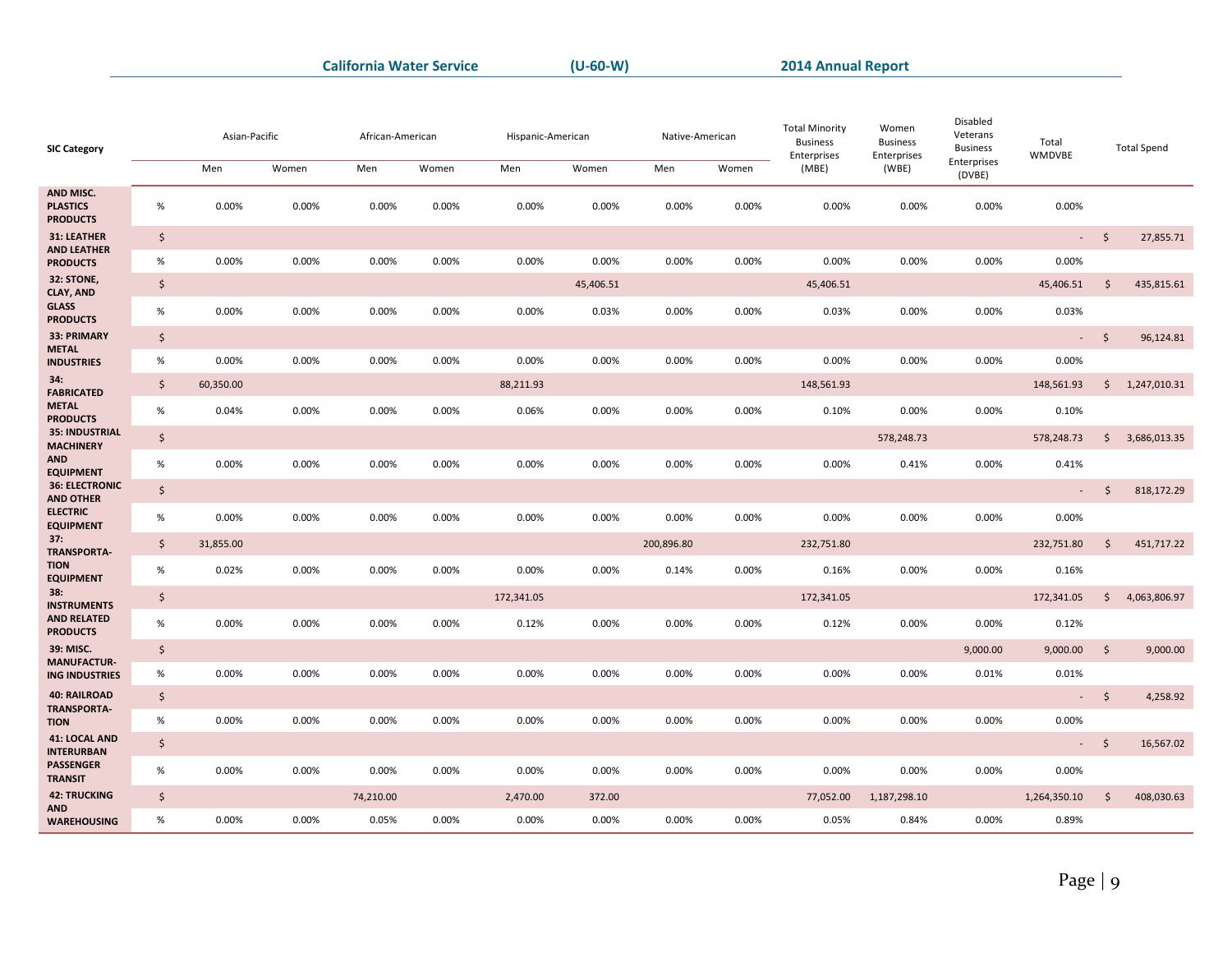| <b>SIC Category</b>                                     |                    | Asian-Pacific |            | African-American |       |            | Hispanic-American<br>Native-American |           | <b>Total Minority</b><br><b>Business</b><br>Enterprises | Women<br><b>Business</b><br>Enterprises | Disabled<br>Veterans<br><b>Business</b> | Total<br>WMDVBE       |                          | <b>Total Spend</b> |              |
|---------------------------------------------------------|--------------------|---------------|------------|------------------|-------|------------|--------------------------------------|-----------|---------------------------------------------------------|-----------------------------------------|-----------------------------------------|-----------------------|--------------------------|--------------------|--------------|
|                                                         |                    | Men           | Women      | Men              | Women | Men        | Women                                | Men       | Women                                                   | (MBE)                                   | (WBE)                                   | Enterprises<br>(DVBE) |                          |                    |              |
| 44: WATER<br><b>TRANSPORTA-</b>                         | $\zeta$            |               |            |                  |       |            |                                      |           |                                                         |                                         |                                         |                       |                          | $-5$               | 2,640.54     |
| <b>TION</b>                                             | $\%$               | 0.00%         | 0.00%      | 0.00%            | 0.00% | 0.00%      | 0.00%                                | 0.00%     | 0.00%                                                   | 0.00%                                   | 0.00%                                   | 0.00%                 | 0.00%                    |                    |              |
| 45:<br><b>TRANSPORTA-</b>                               | $\ddot{\varsigma}$ |               |            |                  |       |            |                                      |           |                                                         |                                         |                                         |                       |                          | $-5$               | 12,724.33    |
| <b>TION BY AIR</b>                                      | $\%$               | 0.00%         | 0.00%      | 0.00%            | 0.00% | 0.00%      | 0.00%                                | 0.00%     | 0.00%                                                   | 0.00%                                   | 0.00%                                   | 0.00%                 | 0.00%                    |                    |              |
| 47:<br><b>TRANSPORTA-</b>                               | $\ddot{\varsigma}$ |               |            |                  |       |            | 77,661.37                            |           |                                                         | 77,661.37                               |                                         |                       | 77,661.37                | $\frac{1}{2}$      | 203,451.63   |
| <b>TION SERVICES</b>                                    | $\%$               | 0.00%         | 0.00%      | 0.00%            | 0.00% | 0.00%      | 0.05%                                | 0.00%     | 0.00%                                                   | 0.05%                                   | 0.00%                                   | 0.00%                 | 0.05%                    |                    |              |
| 48:<br><b>COMMUNICA-</b>                                | $\zeta$            |               |            |                  |       |            |                                      |           |                                                         |                                         |                                         |                       | $\overline{\phantom{a}}$ | $\zeta$            | 242,691.10   |
| <b>TION</b>                                             | $\%$               | 0.00%         | 0.00%      | 0.00%            | 0.00% | 0.00%      | 0.00%                                | 0.00%     | 0.00%                                                   | 0.00%                                   | 0.00%                                   | 0.00%                 | 0.00%                    |                    |              |
| 49: ELECTRIC,<br>GAS, AND                               | $\zeta$            | 103,777.27    |            |                  |       |            |                                      |           |                                                         | 103,777.27                              | 7,025.00                                |                       | 110,802.27               | $\zeta$            | 565,181.92   |
| <b>SANITARY</b><br><b>SERVICES</b>                      | $\%$               | 0.07%         | 0.00%      | 0.00%            | 0.00% | 0.00%      | 0.00%                                | 0.00%     | 0.00%                                                   | 0.07%                                   | 0.00%                                   | 0.00%                 | 0.08%                    |                    |              |
| <b>50: WHOLESALE</b><br>TRADE:                          | $\zeta$            | 64,725.36     | 544,566.50 |                  |       | 297,598.27 | 4,010.63                             | 42,598.63 |                                                         | 953,499.39                              | 3,076,323.07                            | 2,957,802.00          | 6,987,624.46             | $\zeta$            | 7,538,040.08 |
| <b>DURABLE</b>                                          | $\%$               | 0.05%         | 0.38%      | 0.00%            | 0.00% | 0.21%      | 0.00%                                | 0.03%     | 0.00%                                                   | 0.67%                                   | 2.17%                                   | 2.09%                 | 4.93%                    |                    |              |
| <b>GOODS</b><br>51: WHOLESALE                           | $\zeta$            |               |            |                  |       |            | 17,475.58                            |           |                                                         | 17,475.58                               | 118,573.08                              |                       | 136,048.66               | \$                 | 5,105,968.81 |
| TRADE:<br><b>NONDURABLE</b>                             | $\%$               | 0.00%         | 0.00%      | 0.00%            | 0.00% | 0.00%      | 0.01%                                | 0.00%     | 0.00%                                                   | 0.01%                                   | 0.08%                                   | 0.00%                 | 0.10%                    |                    |              |
| GOODS<br>52: BUILDING                                   | $\zeta$            |               |            |                  |       |            |                                      |           |                                                         |                                         | 10,543.01                               |                       | 10,543.01                | \$                 | 827,123.75   |
| <b>MATERIALS AND</b><br><b>HARDWARE</b>                 | %                  | 0.00%         | 0.00%      | 0.00%            | 0.00% | 0.00%      | 0.00%                                | 0.00%     | 0.00%                                                   | 0.00%                                   | 0.01%                                   | 0.00%                 | 0.01%                    |                    |              |
| 53: GENERAL                                             | $\zeta$            | 406.50        |            |                  |       |            |                                      |           |                                                         | 406.50                                  | 277.23                                  |                       | 683.73                   | $\zeta$            | 82,365.67    |
| <b>MERCHANDISE</b><br><b>STORES</b>                     | $\%$               | 0.00%         | 0.00%      | 0.00%            | 0.00% | 0.00%      | 0.00%                                | 0.00%     | 0.00%                                                   | 0.00%                                   | 0.00%                                   | 0.00%                 | 0.00%                    |                    |              |
| <b>54: FOOD</b>                                         | \$                 |               |            |                  |       |            |                                      |           |                                                         |                                         |                                         |                       | ÷,                       | $\zeta$            | 124,153.99   |
| <b>STORES</b>                                           | $\%$               | 0.00%         | 0.00%      | 0.00%            | 0.00% | 0.00%      | 0.00%                                | 0.00%     | 0.00%                                                   | 0.00%                                   | 0.00%                                   | 0.00%                 | 0.00%                    |                    |              |
| 55:<br><b>AUTOMOTIVE</b>                                | $\zeta$            | 101,150.33    |            |                  |       | 63.60      |                                      | 12,262.40 |                                                         | 113,476.33                              | 64,790.98                               |                       | 178,267.31               | $\zeta$            | 2,069,299.42 |
| <b>DEALERS AND</b><br><b>SERVICE</b><br><b>STATIONS</b> | $\%$               | 0.07%         | 0.00%      | 0.00%            | 0.00% | 0.00%      | 0.00%                                | 0.01%     | 0.00%                                                   | 0.08%                                   | 0.05%                                   | 0.00%                 | 0.13%                    |                    |              |
| 56: APPAREL                                             | $\zeta$            |               |            |                  |       |            |                                      |           |                                                         |                                         |                                         |                       | $\omega_{\rm{eff}}$      | $\mathsf{\hat{S}}$ | 48,913.74    |
| <b>AND</b><br><b>ACCESSORY</b><br><b>STORES</b>         | %                  | 0.00%         | 0.00%      | 0.00%            | 0.00% | 0.00%      | 0.00%                                | 0.00%     | 0.00%                                                   | 0.00%                                   | 0.00%                                   | 0.00%                 | 0.00%                    |                    |              |
| <b>57: FURNITURE</b>                                    | $\zeta$            |               | 110.60     |                  |       | 4,956.00   |                                      |           |                                                         | 5,066.60                                | 36.61                                   |                       | 5,103.21                 | \$                 | 218,709.58   |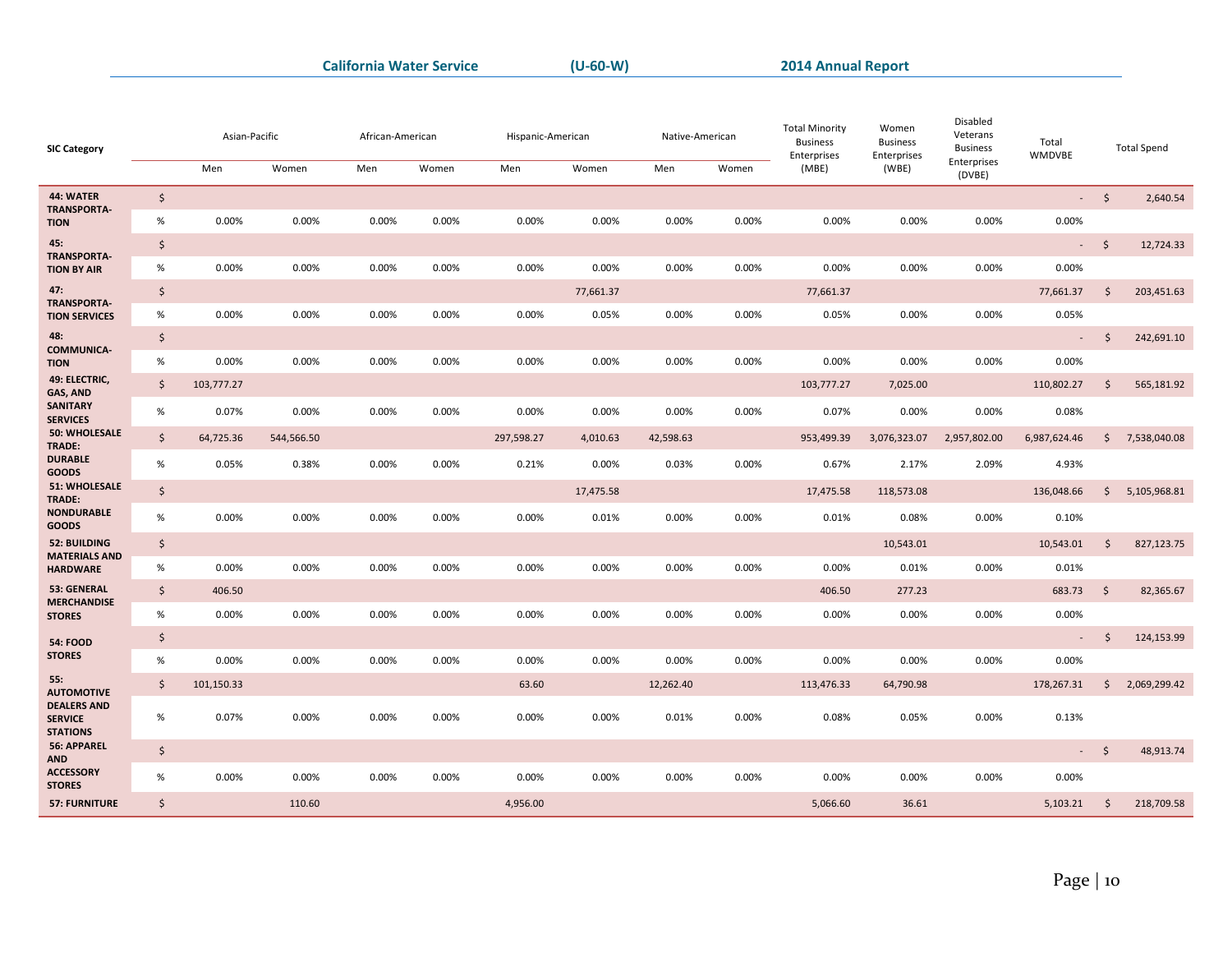| Enterprises<br>Men<br>Men<br>Women<br>Women<br>Men<br>Women<br>Men<br>Women<br>(MBE)<br>(WBE)<br>(DVBE)<br><b>AND HOME</b><br><b>FURNISHING</b><br>$\%$<br>0.00%<br>0.00%<br>0.00%<br>0.00%<br>0.00%<br>0.00%<br>0.00%<br>0.00%<br>0.00%<br>0.00%<br>0.00%<br>0.00%<br><b>STORES</b><br>58: EATING<br>$\zeta$<br>45,244.55<br>$\ddot{\mathsf{S}}$<br>462,323.48<br>45,244.55<br>45,244.55<br><b>AND DRINKING</b><br>$\%$<br>0.00%<br>0.00%<br>0.00%<br>0.03%<br>0.00%<br>0.00%<br>0.00%<br>0.00%<br>0.03%<br>0.00%<br>0.00%<br>0.03%<br><b>PLACES</b><br>\$<br>10,092.49<br>$\ddot{\mathsf{S}}$<br>1,074.82<br>9,017.67<br>32,263.06<br>42,355.55<br>967,080.54<br>59: MISCELLAN-<br><b>EOUS RETAIL</b><br>$\%$<br>0.00%<br>0.03%<br>0.00%<br>0.00%<br>0.00%<br>0.00%<br>0.00%<br>0.01%<br>0.00%<br>0.01%<br>0.02%<br>0.00%<br>60:<br>$\zeta$<br>$\mathsf{S}$<br>3,016,741.57<br>$\overline{\phantom{a}}$<br><b>DEPOSITORY</b><br>$\%$<br>0.00%<br>0.00%<br>0.00%<br>0.00%<br>0.00%<br>0.00%<br>0.00%<br>0.00%<br>0.00%<br>0.00%<br>0.00%<br>0.00%<br><b>INSTITUTIONS</b><br><b>62: SECURITY</b><br>$\zeta$<br>$\ddot{\varsigma}$<br>195,019.52<br>۰<br><b>AND</b><br><b>COMMODITY</b><br>$\%$<br>0.00%<br>0.00%<br>0.00%<br>0.00%<br>0.00%<br>0.00%<br>0.00%<br>0.00%<br>0.00%<br>0.00%<br>0.00%<br>0.00%<br><b>BROKERS</b><br>$\boldsymbol{\zeta}$<br>$\ddot{\varsigma}$<br>40,736.75<br>$\sim 10^{-1}$<br><b>63: INSURANCE</b><br><b>CARRIERS</b><br>$\%$<br>0.00%<br>0.00%<br>0.00%<br>0.00%<br>0.00%<br>0.00%<br>0.00%<br>0.00%<br>0.00%<br>0.00%<br>0.00%<br>0.00%<br><b>64: INSURANCE</b><br>$\zeta$<br>90,900.46<br>$\ddot{\mathsf{s}}$<br>$\omega_{\rm{eff}}$<br>AGENTS,<br><b>BROKERS, AND</b><br>$\%$<br>0.00%<br>0.00%<br>0.00%<br>0.00%<br>0.00%<br>0.00%<br>0.00%<br>0.00%<br>0.00%<br>0.00%<br>0.00%<br>0.00%<br><b>SERVICE</b><br>\$<br>255.00<br>$\ddot{\mathsf{S}}$<br>3,858.55<br>255.00<br><b>65: REAL</b><br><b>ESTATE</b><br>$\%$<br>0.00%<br>0.00%<br>0.00%<br>0.00%<br>0.00%<br>0.00%<br>0.00%<br>0.00%<br>0.00%<br>0.00%<br>0.00%<br>0.00%<br>70: HOTELS<br>$\boldsymbol{\zeta}$<br><sup>5</sup><br>280,975.56<br>$\mathcal{L}$<br><b>AND OTHER</b><br><b>LODGING</b><br>$\%$<br>0.00%<br>0.00%<br>0.00%<br>0.00%<br>0.00%<br>0.00%<br>0.00%<br>0.00%<br>0.00%<br>0.00%<br>0.00%<br>0.00%<br><b>PLACES</b><br>\$<br>$\ddot{\mathsf{S}}$<br>11,358.46<br>11,358.46<br>25,967.61<br>37,326.07<br>178,540.38<br>72: PERSONAL<br><b>SERVICES</b><br>$\%$<br>0.00%<br>0.00%<br>0.00%<br>0.00%<br>0.01%<br>0.00%<br>0.00%<br>0.00%<br>0.01%<br>0.02%<br>0.00%<br>0.03%<br>$\frac{1}{2}$<br>260,519.84<br>163,474.05<br>199,598.57<br>1,216.94<br>2,174,743.51<br>13,357.30<br>2,871,772.09<br>\$12,423,308.25<br>35,108.00<br>23,735.88<br>18.00<br>683,671.28<br>73: BUSINESS<br><b>SERVICES</b><br>$\%$<br>0.18%<br>0.02%<br>0.02%<br>0.00%<br>0.00%<br>0.48%<br>2.03%<br>0.12%<br>0.14%<br>0.00%<br>1.53%<br>0.01%<br><b>75: AUTO</b><br>$\zeta$<br>23,120.22<br>23,286.94<br>$\zeta$<br>166.72<br>23,286.94<br>962,174.77<br>REPAIR,<br><b>SERVICES, AND</b><br>$\%$<br>0.00%<br>0.00%<br>0.00%<br>0.02%<br>0.00%<br>0.00%<br>0.00%<br>0.00%<br>0.02%<br>0.00%<br>0.00%<br>0.02%<br><b>PARKING</b><br>76: MISCELLAN-<br>\$<br>156.88<br>156.88<br>$\zeta$<br>746,847.69<br><b>EOUS REPAIR</b><br>0.00%<br>0.00%<br>$\%$<br>0.00%<br>0.00%<br>0.00%<br>0.00%<br>0.00%<br>0.00%<br>0.00%<br>0.00%<br>0.00%<br>0.00%<br><b>SERVICES</b><br>$\boldsymbol{\zeta}$<br>78: MOTION<br>$-5$<br>1,869.40 | <b>SIC Category</b> | Asian-Pacific | African-American | Hispanic-American | Native-American |  | <b>Total Minority</b><br><b>Business</b><br>Enterprises | Women<br><b>Business</b><br>Enterprises | Disabled<br>Veterans<br><b>Business</b> | Total<br><b>WMDVBE</b> | <b>Total Spend</b> |
|-----------------------------------------------------------------------------------------------------------------------------------------------------------------------------------------------------------------------------------------------------------------------------------------------------------------------------------------------------------------------------------------------------------------------------------------------------------------------------------------------------------------------------------------------------------------------------------------------------------------------------------------------------------------------------------------------------------------------------------------------------------------------------------------------------------------------------------------------------------------------------------------------------------------------------------------------------------------------------------------------------------------------------------------------------------------------------------------------------------------------------------------------------------------------------------------------------------------------------------------------------------------------------------------------------------------------------------------------------------------------------------------------------------------------------------------------------------------------------------------------------------------------------------------------------------------------------------------------------------------------------------------------------------------------------------------------------------------------------------------------------------------------------------------------------------------------------------------------------------------------------------------------------------------------------------------------------------------------------------------------------------------------------------------------------------------------------------------------------------------------------------------------------------------------------------------------------------------------------------------------------------------------------------------------------------------------------------------------------------------------------------------------------------------------------------------------------------------------------------------------------------------------------------------------------------------------------------------------------------------------------------------------------------------------------------------------------------------------------------------------------------------------------------------------------------------------------------------------------------------------------------------------------------------------------------------------------------------------------------------------------------------------------------------------------------------------------------------------------------------------------------------------------------------------------------------------------------------------------------------------------------------------------------------------------------------------------------------------------------------------------------------------------------------------------------------------------------------------------------------------------------------------|---------------------|---------------|------------------|-------------------|-----------------|--|---------------------------------------------------------|-----------------------------------------|-----------------------------------------|------------------------|--------------------|
|                                                                                                                                                                                                                                                                                                                                                                                                                                                                                                                                                                                                                                                                                                                                                                                                                                                                                                                                                                                                                                                                                                                                                                                                                                                                                                                                                                                                                                                                                                                                                                                                                                                                                                                                                                                                                                                                                                                                                                                                                                                                                                                                                                                                                                                                                                                                                                                                                                                                                                                                                                                                                                                                                                                                                                                                                                                                                                                                                                                                                                                                                                                                                                                                                                                                                                                                                                                                                                                                                                                       |                     |               |                  |                   |                 |  |                                                         |                                         |                                         |                        |                    |
|                                                                                                                                                                                                                                                                                                                                                                                                                                                                                                                                                                                                                                                                                                                                                                                                                                                                                                                                                                                                                                                                                                                                                                                                                                                                                                                                                                                                                                                                                                                                                                                                                                                                                                                                                                                                                                                                                                                                                                                                                                                                                                                                                                                                                                                                                                                                                                                                                                                                                                                                                                                                                                                                                                                                                                                                                                                                                                                                                                                                                                                                                                                                                                                                                                                                                                                                                                                                                                                                                                                       |                     |               |                  |                   |                 |  |                                                         |                                         |                                         |                        |                    |
|                                                                                                                                                                                                                                                                                                                                                                                                                                                                                                                                                                                                                                                                                                                                                                                                                                                                                                                                                                                                                                                                                                                                                                                                                                                                                                                                                                                                                                                                                                                                                                                                                                                                                                                                                                                                                                                                                                                                                                                                                                                                                                                                                                                                                                                                                                                                                                                                                                                                                                                                                                                                                                                                                                                                                                                                                                                                                                                                                                                                                                                                                                                                                                                                                                                                                                                                                                                                                                                                                                                       |                     |               |                  |                   |                 |  |                                                         |                                         |                                         |                        |                    |
|                                                                                                                                                                                                                                                                                                                                                                                                                                                                                                                                                                                                                                                                                                                                                                                                                                                                                                                                                                                                                                                                                                                                                                                                                                                                                                                                                                                                                                                                                                                                                                                                                                                                                                                                                                                                                                                                                                                                                                                                                                                                                                                                                                                                                                                                                                                                                                                                                                                                                                                                                                                                                                                                                                                                                                                                                                                                                                                                                                                                                                                                                                                                                                                                                                                                                                                                                                                                                                                                                                                       |                     |               |                  |                   |                 |  |                                                         |                                         |                                         |                        |                    |
|                                                                                                                                                                                                                                                                                                                                                                                                                                                                                                                                                                                                                                                                                                                                                                                                                                                                                                                                                                                                                                                                                                                                                                                                                                                                                                                                                                                                                                                                                                                                                                                                                                                                                                                                                                                                                                                                                                                                                                                                                                                                                                                                                                                                                                                                                                                                                                                                                                                                                                                                                                                                                                                                                                                                                                                                                                                                                                                                                                                                                                                                                                                                                                                                                                                                                                                                                                                                                                                                                                                       |                     |               |                  |                   |                 |  |                                                         |                                         |                                         |                        |                    |
|                                                                                                                                                                                                                                                                                                                                                                                                                                                                                                                                                                                                                                                                                                                                                                                                                                                                                                                                                                                                                                                                                                                                                                                                                                                                                                                                                                                                                                                                                                                                                                                                                                                                                                                                                                                                                                                                                                                                                                                                                                                                                                                                                                                                                                                                                                                                                                                                                                                                                                                                                                                                                                                                                                                                                                                                                                                                                                                                                                                                                                                                                                                                                                                                                                                                                                                                                                                                                                                                                                                       |                     |               |                  |                   |                 |  |                                                         |                                         |                                         |                        |                    |
|                                                                                                                                                                                                                                                                                                                                                                                                                                                                                                                                                                                                                                                                                                                                                                                                                                                                                                                                                                                                                                                                                                                                                                                                                                                                                                                                                                                                                                                                                                                                                                                                                                                                                                                                                                                                                                                                                                                                                                                                                                                                                                                                                                                                                                                                                                                                                                                                                                                                                                                                                                                                                                                                                                                                                                                                                                                                                                                                                                                                                                                                                                                                                                                                                                                                                                                                                                                                                                                                                                                       |                     |               |                  |                   |                 |  |                                                         |                                         |                                         |                        |                    |
|                                                                                                                                                                                                                                                                                                                                                                                                                                                                                                                                                                                                                                                                                                                                                                                                                                                                                                                                                                                                                                                                                                                                                                                                                                                                                                                                                                                                                                                                                                                                                                                                                                                                                                                                                                                                                                                                                                                                                                                                                                                                                                                                                                                                                                                                                                                                                                                                                                                                                                                                                                                                                                                                                                                                                                                                                                                                                                                                                                                                                                                                                                                                                                                                                                                                                                                                                                                                                                                                                                                       |                     |               |                  |                   |                 |  |                                                         |                                         |                                         |                        |                    |
|                                                                                                                                                                                                                                                                                                                                                                                                                                                                                                                                                                                                                                                                                                                                                                                                                                                                                                                                                                                                                                                                                                                                                                                                                                                                                                                                                                                                                                                                                                                                                                                                                                                                                                                                                                                                                                                                                                                                                                                                                                                                                                                                                                                                                                                                                                                                                                                                                                                                                                                                                                                                                                                                                                                                                                                                                                                                                                                                                                                                                                                                                                                                                                                                                                                                                                                                                                                                                                                                                                                       |                     |               |                  |                   |                 |  |                                                         |                                         |                                         |                        |                    |
|                                                                                                                                                                                                                                                                                                                                                                                                                                                                                                                                                                                                                                                                                                                                                                                                                                                                                                                                                                                                                                                                                                                                                                                                                                                                                                                                                                                                                                                                                                                                                                                                                                                                                                                                                                                                                                                                                                                                                                                                                                                                                                                                                                                                                                                                                                                                                                                                                                                                                                                                                                                                                                                                                                                                                                                                                                                                                                                                                                                                                                                                                                                                                                                                                                                                                                                                                                                                                                                                                                                       |                     |               |                  |                   |                 |  |                                                         |                                         |                                         |                        |                    |
|                                                                                                                                                                                                                                                                                                                                                                                                                                                                                                                                                                                                                                                                                                                                                                                                                                                                                                                                                                                                                                                                                                                                                                                                                                                                                                                                                                                                                                                                                                                                                                                                                                                                                                                                                                                                                                                                                                                                                                                                                                                                                                                                                                                                                                                                                                                                                                                                                                                                                                                                                                                                                                                                                                                                                                                                                                                                                                                                                                                                                                                                                                                                                                                                                                                                                                                                                                                                                                                                                                                       |                     |               |                  |                   |                 |  |                                                         |                                         |                                         |                        |                    |
|                                                                                                                                                                                                                                                                                                                                                                                                                                                                                                                                                                                                                                                                                                                                                                                                                                                                                                                                                                                                                                                                                                                                                                                                                                                                                                                                                                                                                                                                                                                                                                                                                                                                                                                                                                                                                                                                                                                                                                                                                                                                                                                                                                                                                                                                                                                                                                                                                                                                                                                                                                                                                                                                                                                                                                                                                                                                                                                                                                                                                                                                                                                                                                                                                                                                                                                                                                                                                                                                                                                       |                     |               |                  |                   |                 |  |                                                         |                                         |                                         |                        |                    |
|                                                                                                                                                                                                                                                                                                                                                                                                                                                                                                                                                                                                                                                                                                                                                                                                                                                                                                                                                                                                                                                                                                                                                                                                                                                                                                                                                                                                                                                                                                                                                                                                                                                                                                                                                                                                                                                                                                                                                                                                                                                                                                                                                                                                                                                                                                                                                                                                                                                                                                                                                                                                                                                                                                                                                                                                                                                                                                                                                                                                                                                                                                                                                                                                                                                                                                                                                                                                                                                                                                                       |                     |               |                  |                   |                 |  |                                                         |                                         |                                         |                        |                    |
|                                                                                                                                                                                                                                                                                                                                                                                                                                                                                                                                                                                                                                                                                                                                                                                                                                                                                                                                                                                                                                                                                                                                                                                                                                                                                                                                                                                                                                                                                                                                                                                                                                                                                                                                                                                                                                                                                                                                                                                                                                                                                                                                                                                                                                                                                                                                                                                                                                                                                                                                                                                                                                                                                                                                                                                                                                                                                                                                                                                                                                                                                                                                                                                                                                                                                                                                                                                                                                                                                                                       |                     |               |                  |                   |                 |  |                                                         |                                         |                                         |                        |                    |
|                                                                                                                                                                                                                                                                                                                                                                                                                                                                                                                                                                                                                                                                                                                                                                                                                                                                                                                                                                                                                                                                                                                                                                                                                                                                                                                                                                                                                                                                                                                                                                                                                                                                                                                                                                                                                                                                                                                                                                                                                                                                                                                                                                                                                                                                                                                                                                                                                                                                                                                                                                                                                                                                                                                                                                                                                                                                                                                                                                                                                                                                                                                                                                                                                                                                                                                                                                                                                                                                                                                       |                     |               |                  |                   |                 |  |                                                         |                                         |                                         |                        |                    |
|                                                                                                                                                                                                                                                                                                                                                                                                                                                                                                                                                                                                                                                                                                                                                                                                                                                                                                                                                                                                                                                                                                                                                                                                                                                                                                                                                                                                                                                                                                                                                                                                                                                                                                                                                                                                                                                                                                                                                                                                                                                                                                                                                                                                                                                                                                                                                                                                                                                                                                                                                                                                                                                                                                                                                                                                                                                                                                                                                                                                                                                                                                                                                                                                                                                                                                                                                                                                                                                                                                                       |                     |               |                  |                   |                 |  |                                                         |                                         |                                         |                        |                    |
|                                                                                                                                                                                                                                                                                                                                                                                                                                                                                                                                                                                                                                                                                                                                                                                                                                                                                                                                                                                                                                                                                                                                                                                                                                                                                                                                                                                                                                                                                                                                                                                                                                                                                                                                                                                                                                                                                                                                                                                                                                                                                                                                                                                                                                                                                                                                                                                                                                                                                                                                                                                                                                                                                                                                                                                                                                                                                                                                                                                                                                                                                                                                                                                                                                                                                                                                                                                                                                                                                                                       |                     |               |                  |                   |                 |  |                                                         |                                         |                                         |                        |                    |
|                                                                                                                                                                                                                                                                                                                                                                                                                                                                                                                                                                                                                                                                                                                                                                                                                                                                                                                                                                                                                                                                                                                                                                                                                                                                                                                                                                                                                                                                                                                                                                                                                                                                                                                                                                                                                                                                                                                                                                                                                                                                                                                                                                                                                                                                                                                                                                                                                                                                                                                                                                                                                                                                                                                                                                                                                                                                                                                                                                                                                                                                                                                                                                                                                                                                                                                                                                                                                                                                                                                       |                     |               |                  |                   |                 |  |                                                         |                                         |                                         |                        |                    |
|                                                                                                                                                                                                                                                                                                                                                                                                                                                                                                                                                                                                                                                                                                                                                                                                                                                                                                                                                                                                                                                                                                                                                                                                                                                                                                                                                                                                                                                                                                                                                                                                                                                                                                                                                                                                                                                                                                                                                                                                                                                                                                                                                                                                                                                                                                                                                                                                                                                                                                                                                                                                                                                                                                                                                                                                                                                                                                                                                                                                                                                                                                                                                                                                                                                                                                                                                                                                                                                                                                                       |                     |               |                  |                   |                 |  |                                                         |                                         |                                         |                        |                    |
|                                                                                                                                                                                                                                                                                                                                                                                                                                                                                                                                                                                                                                                                                                                                                                                                                                                                                                                                                                                                                                                                                                                                                                                                                                                                                                                                                                                                                                                                                                                                                                                                                                                                                                                                                                                                                                                                                                                                                                                                                                                                                                                                                                                                                                                                                                                                                                                                                                                                                                                                                                                                                                                                                                                                                                                                                                                                                                                                                                                                                                                                                                                                                                                                                                                                                                                                                                                                                                                                                                                       |                     |               |                  |                   |                 |  |                                                         |                                         |                                         |                        |                    |
|                                                                                                                                                                                                                                                                                                                                                                                                                                                                                                                                                                                                                                                                                                                                                                                                                                                                                                                                                                                                                                                                                                                                                                                                                                                                                                                                                                                                                                                                                                                                                                                                                                                                                                                                                                                                                                                                                                                                                                                                                                                                                                                                                                                                                                                                                                                                                                                                                                                                                                                                                                                                                                                                                                                                                                                                                                                                                                                                                                                                                                                                                                                                                                                                                                                                                                                                                                                                                                                                                                                       |                     |               |                  |                   |                 |  |                                                         |                                         |                                         |                        |                    |
|                                                                                                                                                                                                                                                                                                                                                                                                                                                                                                                                                                                                                                                                                                                                                                                                                                                                                                                                                                                                                                                                                                                                                                                                                                                                                                                                                                                                                                                                                                                                                                                                                                                                                                                                                                                                                                                                                                                                                                                                                                                                                                                                                                                                                                                                                                                                                                                                                                                                                                                                                                                                                                                                                                                                                                                                                                                                                                                                                                                                                                                                                                                                                                                                                                                                                                                                                                                                                                                                                                                       |                     |               |                  |                   |                 |  |                                                         |                                         |                                         |                        |                    |
|                                                                                                                                                                                                                                                                                                                                                                                                                                                                                                                                                                                                                                                                                                                                                                                                                                                                                                                                                                                                                                                                                                                                                                                                                                                                                                                                                                                                                                                                                                                                                                                                                                                                                                                                                                                                                                                                                                                                                                                                                                                                                                                                                                                                                                                                                                                                                                                                                                                                                                                                                                                                                                                                                                                                                                                                                                                                                                                                                                                                                                                                                                                                                                                                                                                                                                                                                                                                                                                                                                                       |                     |               |                  |                   |                 |  |                                                         |                                         |                                         |                        |                    |
|                                                                                                                                                                                                                                                                                                                                                                                                                                                                                                                                                                                                                                                                                                                                                                                                                                                                                                                                                                                                                                                                                                                                                                                                                                                                                                                                                                                                                                                                                                                                                                                                                                                                                                                                                                                                                                                                                                                                                                                                                                                                                                                                                                                                                                                                                                                                                                                                                                                                                                                                                                                                                                                                                                                                                                                                                                                                                                                                                                                                                                                                                                                                                                                                                                                                                                                                                                                                                                                                                                                       |                     |               |                  |                   |                 |  |                                                         |                                         |                                         |                        |                    |
|                                                                                                                                                                                                                                                                                                                                                                                                                                                                                                                                                                                                                                                                                                                                                                                                                                                                                                                                                                                                                                                                                                                                                                                                                                                                                                                                                                                                                                                                                                                                                                                                                                                                                                                                                                                                                                                                                                                                                                                                                                                                                                                                                                                                                                                                                                                                                                                                                                                                                                                                                                                                                                                                                                                                                                                                                                                                                                                                                                                                                                                                                                                                                                                                                                                                                                                                                                                                                                                                                                                       |                     |               |                  |                   |                 |  |                                                         |                                         |                                         |                        |                    |
|                                                                                                                                                                                                                                                                                                                                                                                                                                                                                                                                                                                                                                                                                                                                                                                                                                                                                                                                                                                                                                                                                                                                                                                                                                                                                                                                                                                                                                                                                                                                                                                                                                                                                                                                                                                                                                                                                                                                                                                                                                                                                                                                                                                                                                                                                                                                                                                                                                                                                                                                                                                                                                                                                                                                                                                                                                                                                                                                                                                                                                                                                                                                                                                                                                                                                                                                                                                                                                                                                                                       |                     |               |                  |                   |                 |  |                                                         |                                         |                                         |                        |                    |
|                                                                                                                                                                                                                                                                                                                                                                                                                                                                                                                                                                                                                                                                                                                                                                                                                                                                                                                                                                                                                                                                                                                                                                                                                                                                                                                                                                                                                                                                                                                                                                                                                                                                                                                                                                                                                                                                                                                                                                                                                                                                                                                                                                                                                                                                                                                                                                                                                                                                                                                                                                                                                                                                                                                                                                                                                                                                                                                                                                                                                                                                                                                                                                                                                                                                                                                                                                                                                                                                                                                       |                     |               |                  |                   |                 |  |                                                         |                                         |                                         |                        |                    |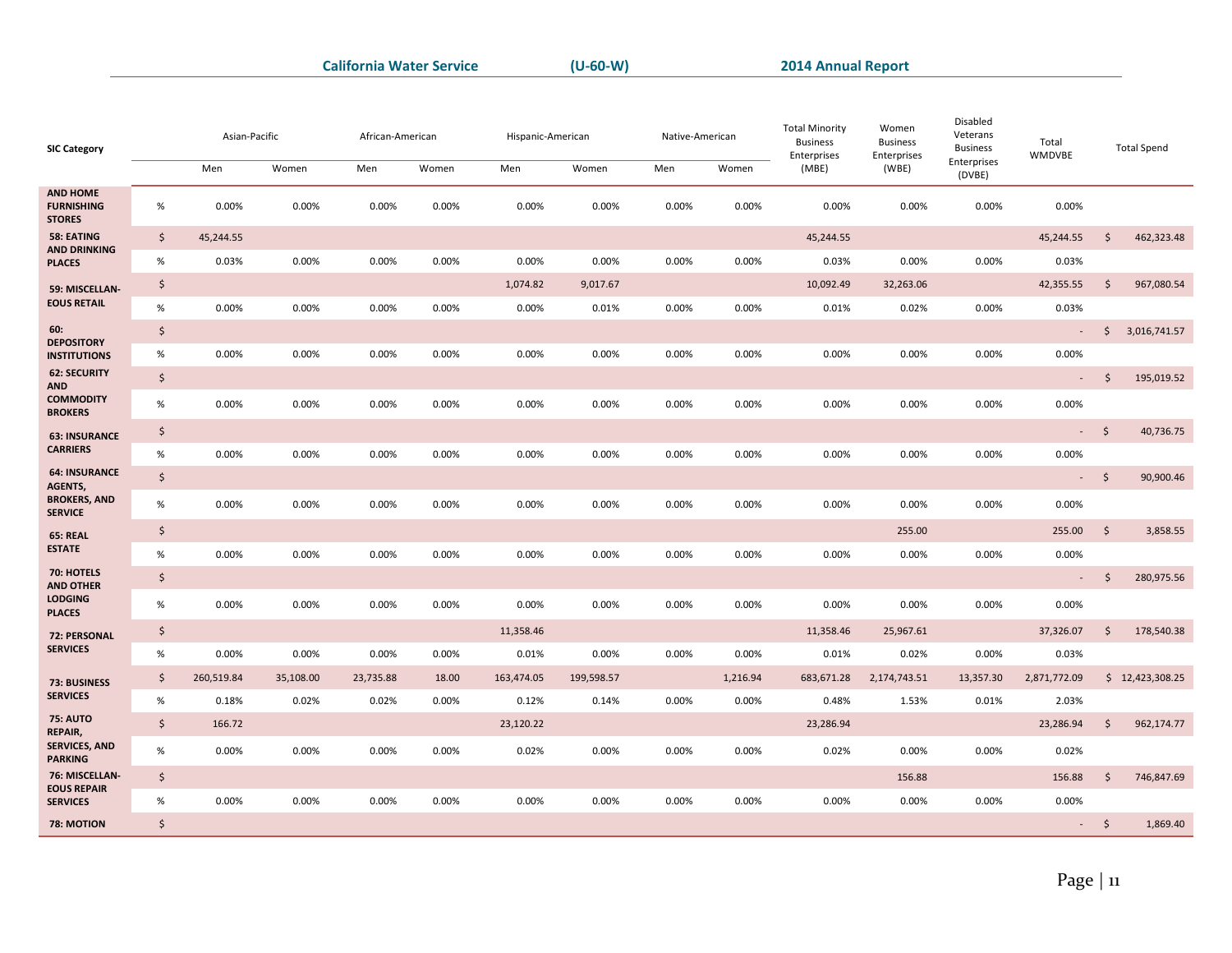| <b>SIC Category</b>                        |         | Asian-Pacific |              | African-American |           | Hispanic-American |              | Native-American |            | <b>Total Minority</b><br><b>Business</b><br>Enterprises | Women<br><b>Business</b><br>Enterprises | Disabled<br>Veterans<br><b>Business</b> | Total<br>WMDVBE | <b>Total Spend</b>  |                  |
|--------------------------------------------|---------|---------------|--------------|------------------|-----------|-------------------|--------------|-----------------|------------|---------------------------------------------------------|-----------------------------------------|-----------------------------------------|-----------------|---------------------|------------------|
|                                            |         | Men           | Women        | Men              | Women     | Men               | Women        | Men             | Women      | (MBE)                                                   | (WBE)                                   | Enterprises<br>(DVBE)                   |                 |                     |                  |
| <b>PICTURES</b>                            | $\%$    | 0.00%         | 0.00%        | 0.00%            | 0.00%     | 0.00%             | 0.00%        | 0.00%           | 0.00%      | 0.00%                                                   | 0.00%                                   | 0.00%                                   | 0.00%           |                     |                  |
| 79:<br><b>AMUSEMENT</b><br><b>AND</b>      | \$      |               |              |                  |           |                   |              |                 |            |                                                         |                                         |                                         | $\sim 100$      | $\ddot{\mathsf{s}}$ | 39,682.55        |
| <b>RECREATION</b><br><b>SERVICES</b>       | $\%$    | 0.00%         | 0.00%        | 0.00%            | 0.00%     | 0.00%             | 0.00%        | 0.00%           | 0.00%      | 0.00%                                                   | 0.00%                                   | 0.00%                                   | 0.00%           |                     |                  |
| 80: HEALTH                                 | \$      |               |              |                  | 24,118.30 |                   |              |                 |            | 24,118.30                                               |                                         |                                         | 24,118.30       | $\mathsf{\hat{S}}$  | 82,618.92        |
| <b>SERVICES</b>                            | $\%$    | 0.00%         | 0.00%        | 0.00%            | 0.02%     | 0.00%             | 0.00%        | 0.00%           | 0.00%      | 0.02%                                                   | 0.00%                                   | 0.00%                                   | 0.02%           |                     |                  |
| 81: LEGAL                                  | \$      |               |              |                  |           | 65,577.62         |              |                 |            | 65,577.62                                               | 4,626.00                                |                                         | 70,203.62       | $\mathsf{\hat{S}}$  | 441,453.81       |
| <b>SERVICES</b>                            | $\%$    | 0.00%         | 0.00%        | 0.00%            | 0.00%     | 0.05%             | 0.00%        | 0.00%           | 0.00%      | 0.05%                                                   | 0.00%                                   | 0.00%                                   | 0.05%           |                     |                  |
| 82:                                        | $\zeta$ |               |              |                  |           |                   |              |                 |            |                                                         | 4,080.25                                |                                         | 4,080.25        | $\mathsf{\hat{S}}$  | 252,934.15       |
| <b>EDUCATIONAL</b><br><b>SERVICES</b>      | $\%$    | 0.00%         | 0.00%        | 0.00%            | 0.00%     | 0.00%             | 0.00%        | 0.00%           | 0.00%      | 0.00%                                                   | 0.00%                                   | 0.00%                                   | 0.00%           |                     |                  |
| 83: SOCIAL                                 | \$      |               |              |                  |           |                   |              |                 |            |                                                         |                                         | 4,500.00                                | 4,500.00        | $\mathsf{\hat{S}}$  | 106,083.44       |
| <b>SERVICES</b>                            | $\%$    | 0.00%         | 0.00%        | 0.00%            | 0.00%     | 0.00%             | 0.00%        | 0.00%           | 0.00%      | 0.00%                                                   | 0.00%                                   | 0.00%                                   | 0.00%           |                     |                  |
| 84: MUSEUMS,<br><b>BOTANICAL,</b>          | $\zeta$ |               |              |                  |           |                   |              |                 |            |                                                         |                                         |                                         |                 | $-5$                | 100.00           |
| <b>ZOOLOGICAL</b><br><b>GARDENS</b>        | $\%$    | 0.00%         | 0.00%        | 0.00%            | 0.00%     | 0.00%             | 0.00%        | 0.00%           | 0.00%      | 0.00%                                                   | 0.00%                                   | 0.00%                                   | 0.00%           |                     |                  |
| 86:<br><b>MEMBERSHIP</b>                   | \$      |               |              |                  |           |                   |              |                 |            |                                                         |                                         |                                         | $\sim$          | <sup>5</sup>        | 374,588.58       |
| <b>ORGANIZA-</b><br><b>TIONS</b>           | $\%$    | 0.00%         | 0.00%        | 0.00%            | 0.00%     | 0.00%             | 0.00%        | 0.00%           | 0.00%      | 0.00%                                                   | 0.00%                                   | 0.00%                                   | 0.00%           |                     |                  |
| 87:<br><b>ENGINEERING</b>                  | $\zeta$ | 326,366.44    | 368,941.25   | 24,057.06        |           | 42,018.39         | 16,210.00    |                 | 139,706.41 | 917,299.55                                              | 356,953.83                              | 26,145.00                               | 1,300,398.38    |                     | \$14,671,877.28  |
| <b>AND MANAGE-</b><br><b>MENT SERVICES</b> | %       | 0.23%         | 0.26%        | 0.02%            | 0.00%     | 0.03%             | 0.01%        | 0.00%           | 0.10%      | 0.65%                                                   | 0.25%                                   | 0.02%                                   | 0.92%           |                     |                  |
| 89: SERVICES,<br>(NOT                      | \$      |               |              | 852.00           |           | 14,294.64         | 2,800.00     |                 |            | 17,946.64                                               | 93,109.04                               | 53,177.04                               | 164,232.72      | \$                  | 1,385,972.56     |
| <b>ELSEWHERE</b><br><b>CLASSIFIED)</b>     | $\%$    | 0.00%         | 0.00%        | 0.00%            | 0.00%     | 0.01%             | 0.00%        | 0.00%           | 0.00%      | 0.01%                                                   | 0.07%                                   | 0.04%                                   | 0.12%           |                     |                  |
| <b>Total</b>                               |         | 1,315,822.39  | 1,307,993.35 | 123,369.94       | 24,136.30 | 17,657,633.45     | 1,022,496.44 | 304,285.62      | 140,923.35 | 21,896,660.84                                           | 9,106,928.97                            | 3,096,841.34                            | 34,100,431.15   |                     | \$141,806,914.56 |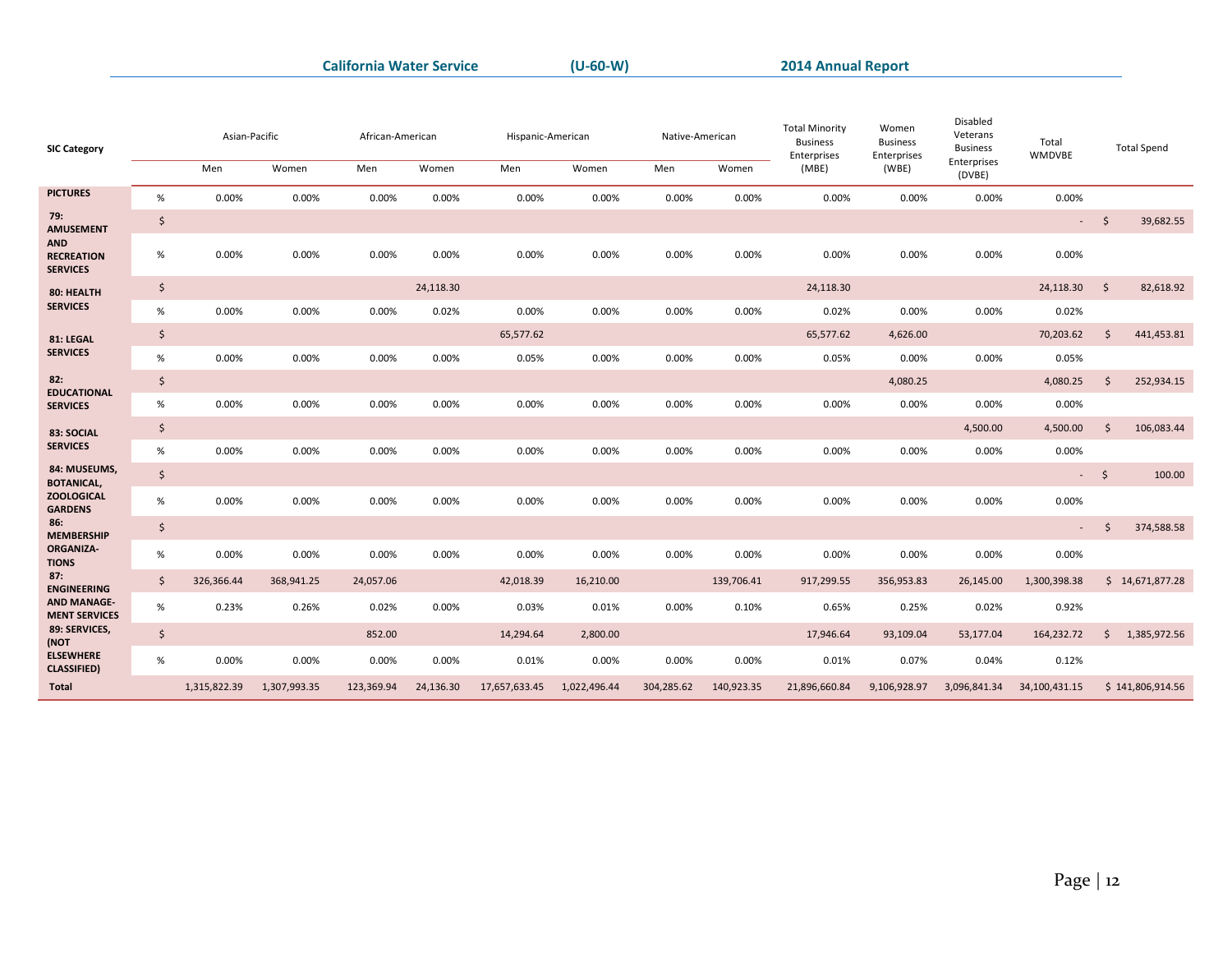r.

#### <span id="page-13-0"></span>**9.1.3 Program Expenses**

| Line           | <b>Program Expense Category</b>  | 2014         |
|----------------|----------------------------------|--------------|
| 1              | <b>Wages</b>                     | 187,829.58   |
| $\overline{2}$ | <b>Other Employment Expenses</b> | 3,717.87     |
| 3              | <b>Program Expenses</b>          | 12,374.11    |
| 4              | <b>Reporting Expenses</b>        | 1,269.10     |
| 5              | <b>Training</b>                  |              |
| 6              | Consultants                      | 26,520.30    |
| 7              | <b>Other Employment Expenses</b> | 4,369.13     |
| 8              | <b>Total</b>                     | \$236,080.09 |

1. Wages: salary and payroll-related costs of permanent and temporary employees working on supplier diversity

- 2. Other Employment Expenses: office space, travel, and non-wage costs
- 3. Program Expenses: printing, postage, supplies, outreach, and other costs directly related to the program
- 4. Reporting Expenses: computer, accounting, and other expenses incurred preparing reports for the CPUC
- 5. Training: costs related to training employees (internal) and suppliers (external); included in Wages
- 6. Consultants: Cal Water's portion of CWA USDP consultant fees
- 7. Other: Cal Water's portion of expenses captured and disbursed by CWA for Class A Companies' USDP and Cal Water's cost for the CPUC Supplier Diversity Clearinghouse

#### <span id="page-13-1"></span>**9.1.4 Progress in Meeting or Exceeding Goals**

| Line | Category                                                        | <b>Results</b> | <b>Goals</b> |
|------|-----------------------------------------------------------------|----------------|--------------|
|      | <b>Minority Men</b>                                             | 13.68%         | 12.0%        |
| 2    | <b>Minority Women</b>                                           | 1.76%          | 3.0%         |
| 3    | <b>Minority Business Enterprise (MBE)</b>                       | 15.44%         | 15.0%        |
| 4    | Women Business Enterprise (WBE)                                 | 6.42%          | 5.0%         |
| 5    | <b>Subtotal Women &amp; Minority Business Enterprise (WMBE)</b> | 21.86%         | 20.0%        |
| 6    | Disabled Veteran Business Enterprise (DVBE)                     | 2.18%          | 1.5%         |
|      | <b>Total WMDVBE</b>                                             | 24.04%         | 21.5%        |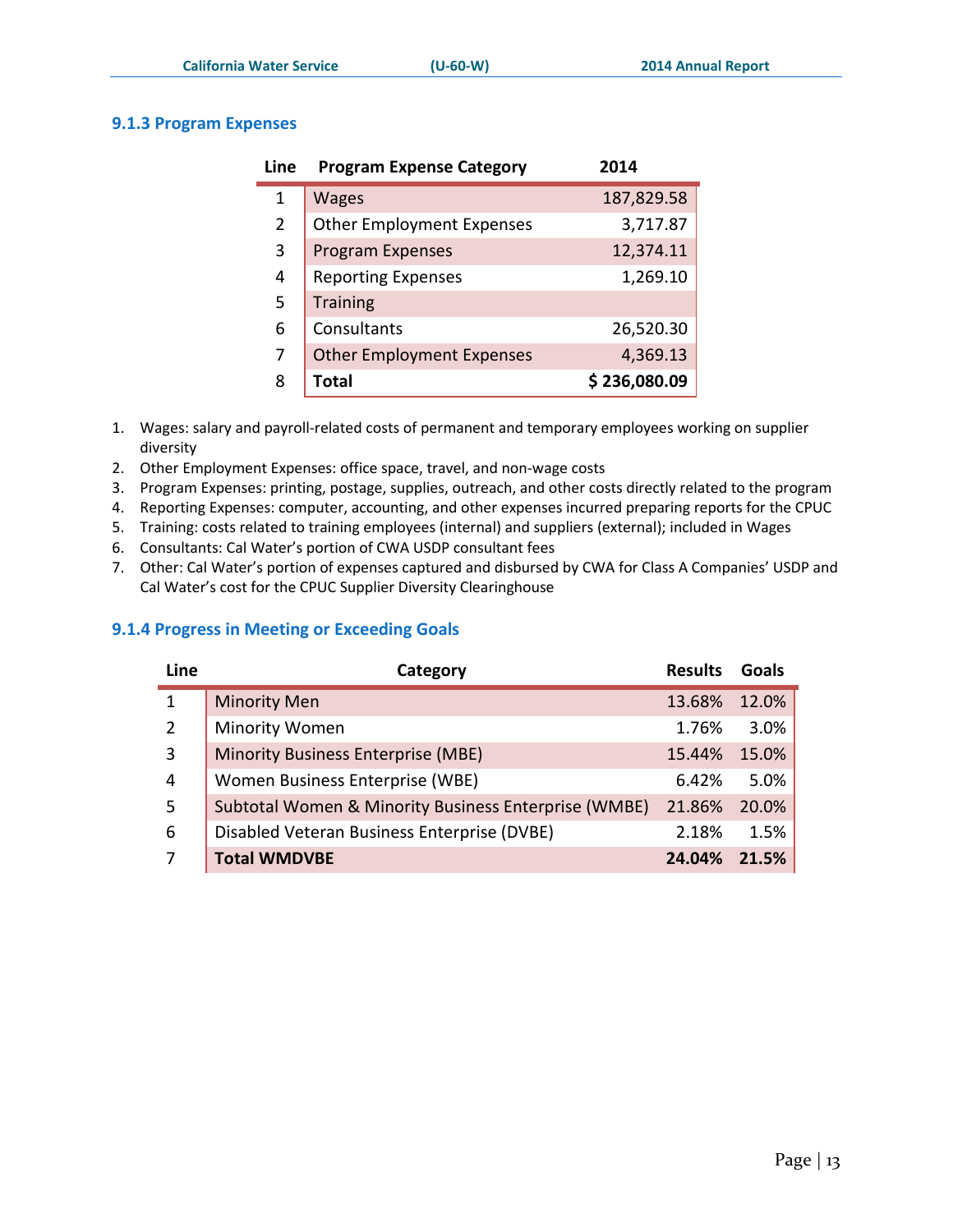|                    | <b>Minority Men</b>    | <b>Minority Women</b> | <b>Total MBE</b> | <b>Total WBE</b> | <b>Total WMBE</b> | <b>Total DVBE</b> | <b>Total WMDVBE</b> |
|--------------------|------------------------|-----------------------|------------------|------------------|-------------------|-------------------|---------------------|
| Direct \$          | 18,738,621.61          | 2,147,974.81          | 20,886,596.42    | 4,052,221.25     | 24,938,817.67     | 127,854.34        | \$25,066,672.01     |
| Subcontracting \$  | 662,489.79             | 347,574.63            | 1,010,064.42     | 5,054,707.72     | 6,064,772.14      | 2,968,987.00      | \$9,033,759.14      |
| <b>Grand Total</b> | 19,401,111.40          | 2,495,549.44          | 21,896,660.84    | 9,106,928.97     | 31,003,589.81     | 3,096,841.34      | 34,100,431.15       |
|                    |                        |                       |                  |                  |                   |                   |                     |
|                    | <b>Minority Men</b>    | <b>Minority Women</b> | <b>Total MBE</b> | <b>Total WBE</b> | <b>Total WMBE</b> | <b>Total DVBE</b> | <b>Total WMDVBE</b> |
| Direct %           | 13.21%                 | 1.51%                 | 14.72%           | 2.86%            | 17.58%            | 0.09%             | 17.67%              |
| Subcontracting %   | 0.47%                  | 0.25%                 | 0.72%            | 3.56%            | 4.28%             | 2.09%             | 6.37%               |
| <b>Grand Total</b> | 13.68%                 | 1.76%                 | 15.44%           | 6.42%            | 21.86%            | 2.18%             | 24.04%              |
|                    |                        |                       |                  |                  |                   |                   |                     |
|                    | <b>Net Procurement</b> |                       |                  |                  |                   |                   | \$141,806,914.56    |

#### **9.1.5 Summary of WMDVBE Subcontractors**

<span id="page-14-0"></span>WMDVBE Tier II subcontracting remains a critical part of our program. In 2014, we registered more than \$9.0M in subcontracting with WMDVBEs, tripling (from \$3M) the opportunities available to WMDVBEs.

West Valley Construction Company remains committed to our supplier diversity efforts and has made tremendous progress since 2012.Throughout 2014, West Valley participated in diversity events, seeking partners and raising awareness of West Valley and contractors in general. They worked with suppliers that are qualified vendors to get them registered with the CPUC Clearinghouse and, on some occasions, provided



mentoring and other resources to help establish and grow certain enterprises. West Valley remains an integral part of our Supplier Diversity Program, and this partnership will continue through 2015.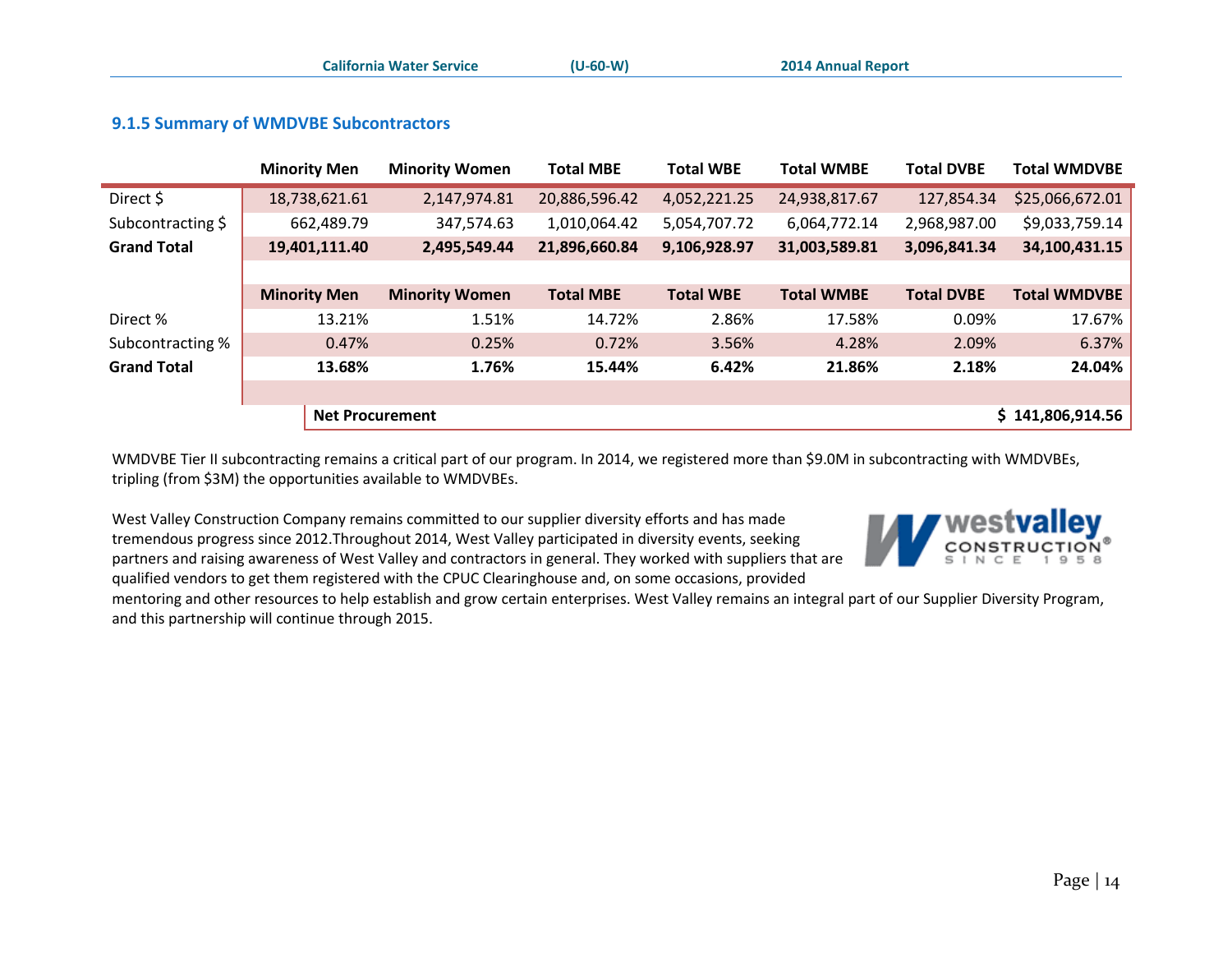#### <span id="page-15-0"></span>**9.1.6 Complaints**

No complaints were received in 2014.

#### <span id="page-15-1"></span>**9.1.7 Excluded Categories**

| Line | <b>Description</b>               | 2014             |
|------|----------------------------------|------------------|
| 1    | <b>Total Payments</b>            | \$332,913,419.15 |
| 2    |                                  |                  |
| 3    | <b>Description of Exclusion</b>  |                  |
| 4    | <b>Purchased Power and Water</b> | 190,951,800.26   |
| 5    | <b>Pump Taxes</b>                | 154,704.33       |
| 6    | <b>Total Exclusions</b>          | 191,106,504.59   |
|      | <b>Total Supplier Payments</b>   | \$141,806,914.56 |

#### <span id="page-15-2"></span>**9.1.8 Supplier Recruitment in Under-Utilized Areas**

Supplier recruitment for legal firms remains a challenge for many utilities. Cal Water has a long-standing relationship with WMDVBE firms that provide legal counseling.

For more than seven years, we've worked with Noriega & Oldaker PLC (MBE). I 2014, we discussed the Supplier Diversity Program and assisted them through the certification process to earn their MBE status. SSL Law Firm LLP (WBE) has worked with us since 2012 in many projects. Additionally, we're excited about discovering opportunities with Podo Legal (WBE) for 2015.

This illustrates our inclusion efforts for 2014. In 2015, we'll continue discussing, reviewing, and meeting diverse firms in order to further explore opportunities for engagement.

#### <span id="page-15-3"></span>**9.1.9 Justification of Excluded Areas**

The amount shown on Table 9.1.7, Line No. 6, "Total Exclusions," is the total of \$191,106,504.59 in payments made in the categories of Purchased Water, Purchased Power, and Replenishment Fees (pump taxes). Other categories subject to Section 8.9, Other Utilities, Taxes, Franchise Fees, and Postage have not been included in the gross procurement. The reporting of these categories as "Exclusions" on Table 9.1.7 by water companies is intended to provide information to staff regarding these categories and to be consistent with the procurement reporting of the energy companies. This procurement reporting specification for water companies was a result of workshops convened by the CPUC's Utility Supplier Diversity Program staff, pursuant to Ordering Paragraph No. 4 of D11-050-019 (in R.09-07-027) and subsequent discussions, in order for the staff and utilities to reach a common understanding of what is to be reported as a result of the amendments to General Order 156, and to address and resolve any confusion regarding adaptation of the water companies' procurement reporting to General Order 156 requirements.

| <b>Legal Firms</b>                               |
|--------------------------------------------------|
| $\bullet$ SSL Law Firm<br>• Noriega &<br>Oldaker |
| • Podo Legal,<br>LLC                             |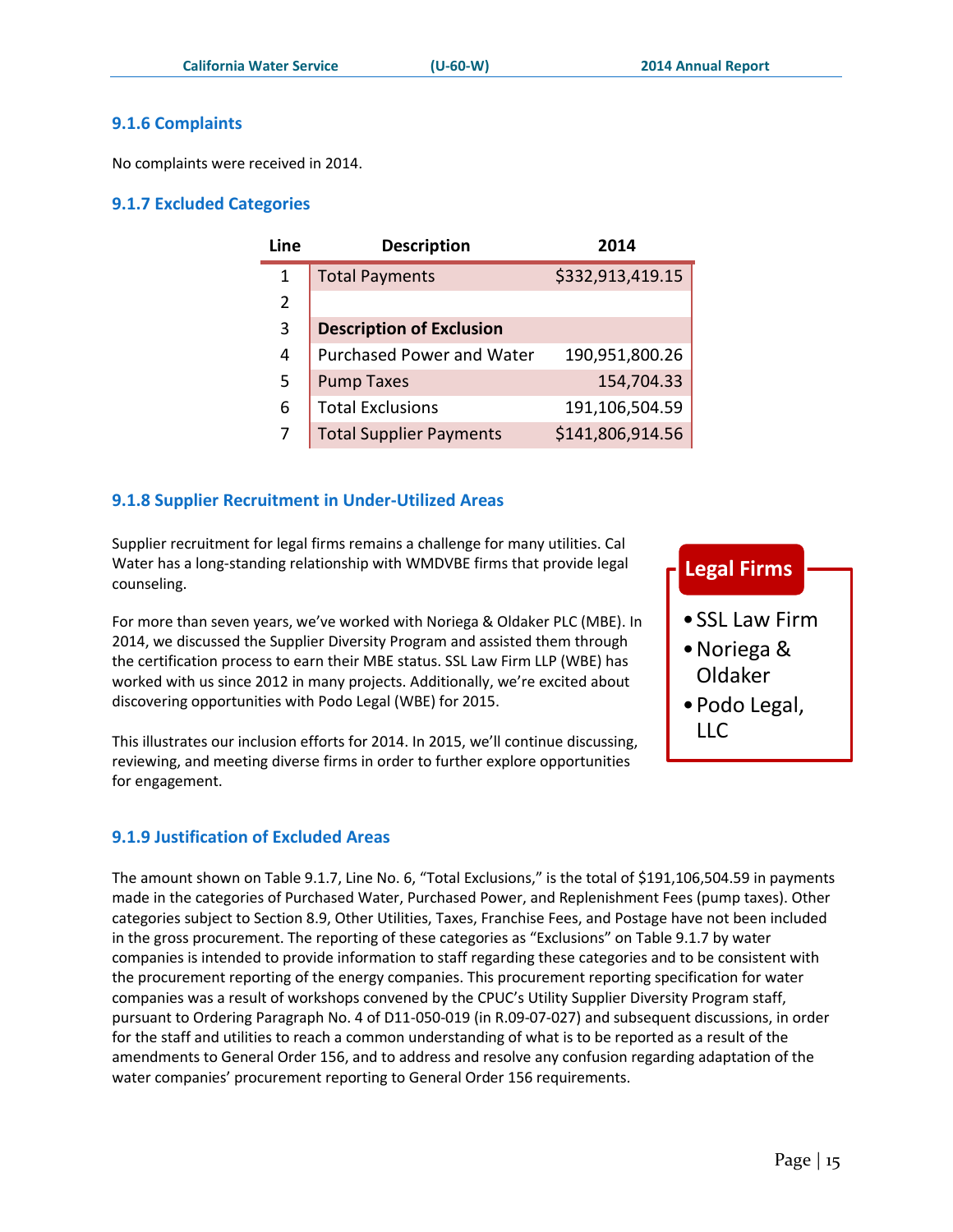#### **Qualitative Reporting Scorecard**

California Water Service submits the following table at the request of the CPUC's Supplier Diversity Program staff members in 2014. The purpose of the "Scorecard" table is to demonstrate the company's compliance with GO 156 requirements.

#### **GO 156 OIR SCORECARD FOR CALIFORNIA WATER SERVICE**

<span id="page-16-0"></span>

| Year | Capacity-<br><b>Building</b><br>and<br><b>Technical</b><br><b>Assistance</b> | <b>Mentor</b><br>Program | <b>Employee</b><br><b>Education</b><br>on Supplier<br><b>Diversity</b> | Outreach<br>and<br>Comm. on<br><b>Supplier</b><br><b>Diversity</b> | <b>Mandatory</b><br><b>Requirement</b><br>of TIER II Sub-<br><b>Contractors</b> | <b>Number of</b><br><b>New Cal</b><br>Water<br><b>WMDVBE</b><br><b>Vendors</b> | <b>Total Value of</b><br><b>Cal Water</b><br><b>Contracts</b><br><b>Awarded to</b><br><b>WMDVBEs Under</b><br>\$1M | Number of<br><b>Contracts</b><br><b>Awarded to</b><br><b>WMDVBE</b><br><b>Vendors</b><br>(Under<br>\$1M) | <b>Number of</b><br><b>Contracts</b><br><b>Awarded to</b><br><b>WMDVBE</b><br><b>Vendors</b><br>$(S1M -$<br>\$5M) | Number of<br><b>Contracts</b><br><b>Awarded to</b><br><b>WMDVBE</b><br><b>Vendors</b><br>(Over \$5M) |
|------|------------------------------------------------------------------------------|--------------------------|------------------------------------------------------------------------|--------------------------------------------------------------------|---------------------------------------------------------------------------------|--------------------------------------------------------------------------------|--------------------------------------------------------------------------------------------------------------------|----------------------------------------------------------------------------------------------------------|-------------------------------------------------------------------------------------------------------------------|------------------------------------------------------------------------------------------------------|
| 2011 | <b>No</b>                                                                    | No                       | Yes                                                                    | Yes                                                                | <b>No</b>                                                                       | 44                                                                             | N/A                                                                                                                | N/A                                                                                                      | N/A                                                                                                               | N/A                                                                                                  |
| 2012 | Yes                                                                          | <b>No</b>                | Yes                                                                    | Yes                                                                | <b>No</b>                                                                       | 74                                                                             | \$5,466,567                                                                                                        | 68                                                                                                       | 0                                                                                                                 | 1                                                                                                    |
| 2013 | Yes                                                                          | Yes                      | Yes                                                                    | Yes                                                                | No                                                                              | 103                                                                            | \$8,147,028                                                                                                        | 112                                                                                                      | 0                                                                                                                 |                                                                                                      |
| 2014 | Yes                                                                          | Yes                      | Yes                                                                    | Yes                                                                | <b>No</b>                                                                       | 211                                                                            | \$26,919,546                                                                                                       | 256                                                                                                      | 3                                                                                                                 | $\overline{0}$                                                                                       |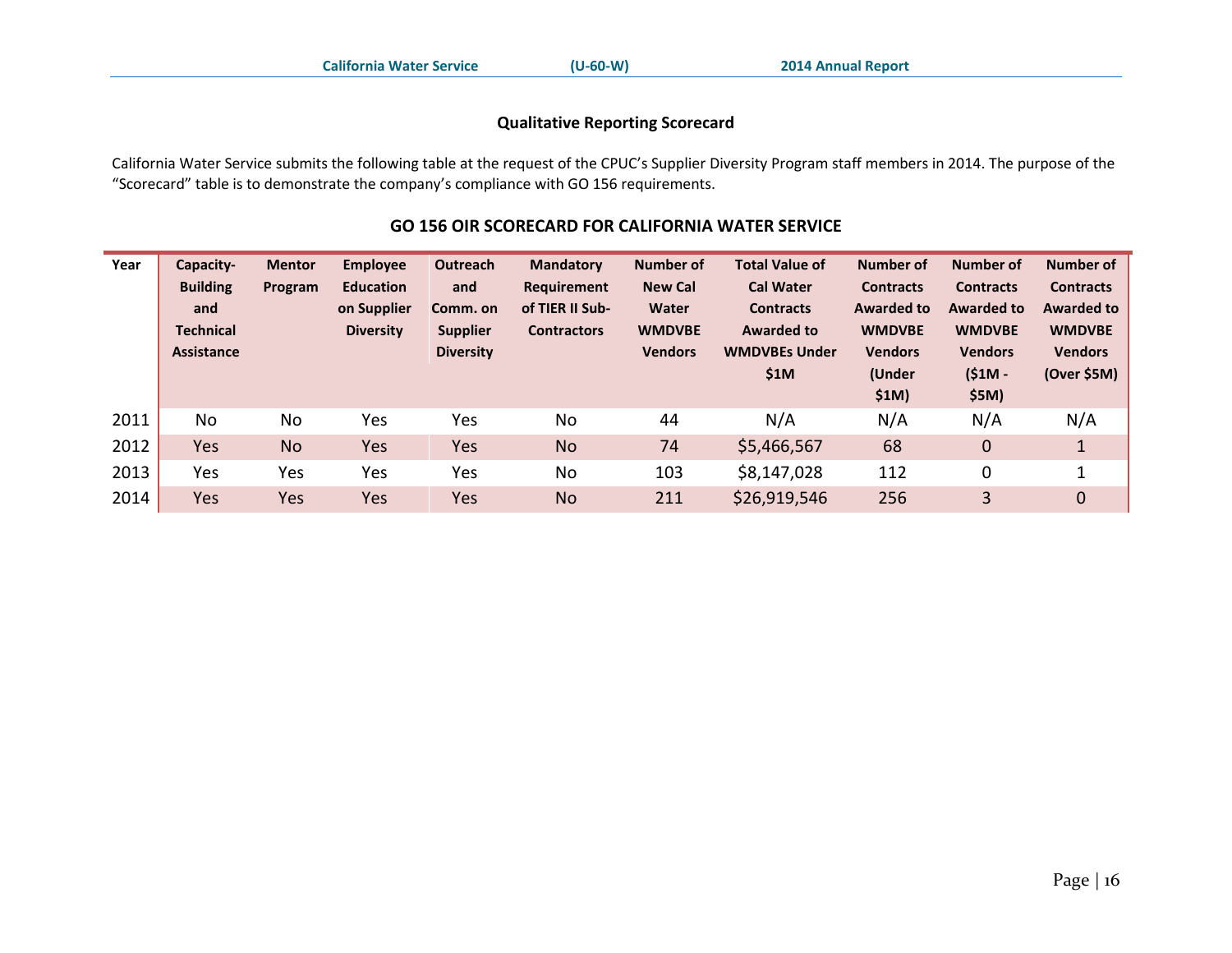#### <span id="page-17-0"></span>2015 ANNUAL PLAN

#### <span id="page-17-1"></span>**10.1.1 WMDVBE Annual Goals for 2015**

In 2015, Cal Water's goal is to meet the overall 21.5% spending level as well as the individual goals per category (i.e. MBE, WBE, and DVBE).

#### <span id="page-17-2"></span>**10.1.2 Program Activities Planned for 2015**

We welcome 2015 with the challenge to maintain our Supplier Diversity Program momentum. To that end, we've developed a framework to focus our efforts.

| <b>Cal Water Supplier Diversity Program</b>             |                                                               |                                                                                                  |                                                           |                                                                                                                                                                                                                         |  |  |  |  |
|---------------------------------------------------------|---------------------------------------------------------------|--------------------------------------------------------------------------------------------------|-----------------------------------------------------------|-------------------------------------------------------------------------------------------------------------------------------------------------------------------------------------------------------------------------|--|--|--|--|
| <b>Procurement Policy</b><br>· Inclusion in competitive | <b>External Outreach</b><br>• Cal Water representatives'      | Internal<br>Communications                                                                       | Subcontracting<br>Opportunities                           | <b>Technical Assistance</b><br>and Capacity-Building                                                                                                                                                                    |  |  |  |  |
| bidding                                                 | participation<br>• Hosting roundtables and<br>meet-and-greets | • Company-wide program<br>updates<br>. Vendor search tool update<br>• Vendor information on maps | • Expanding current programs<br>• Initiating new programs | . Water Technology Training<br><b>WMDVBE Scholarship</b><br>Program<br>• California Water<br>Association's (CWA) Mentor-<br>Protégé Pilot Program<br>(MPPP)<br>• The Supplier Clearinghouse<br>certification assistance |  |  |  |  |

Our procurement policy will continue supporting the program through opportunities for competitive bidding for our requisitions.

We'll continue working with several Community-Based Organizations (CBOs) to have a presence in their outreach events, bringing our personnel and prime contractors to the table. We'll continue hosting roundtables and meet-and-greets to facilitate networking within our organization.

We will also continue our supplier development program to strengthen the competitiveness of WMDVBEs for future opportunities.

We're testing new ideas and technologies to make WMDVBEs information available to our decision-makers.

Finally, we'll continue working with our prime contractors to increase subcontracting opportunities, while our assistance and capacity-building programs will help us increase WMDVBEs' competitiveness.

#### <span id="page-17-3"></span>**10.1.3 Supplier Recruitment in Under-Utilized Areas**

We'll continue working towards increasing WMDVBE suppliers' participation in under-utilized areas. We're proud of our achievements, which are our building blocks to increase opportunities in 2015 for: